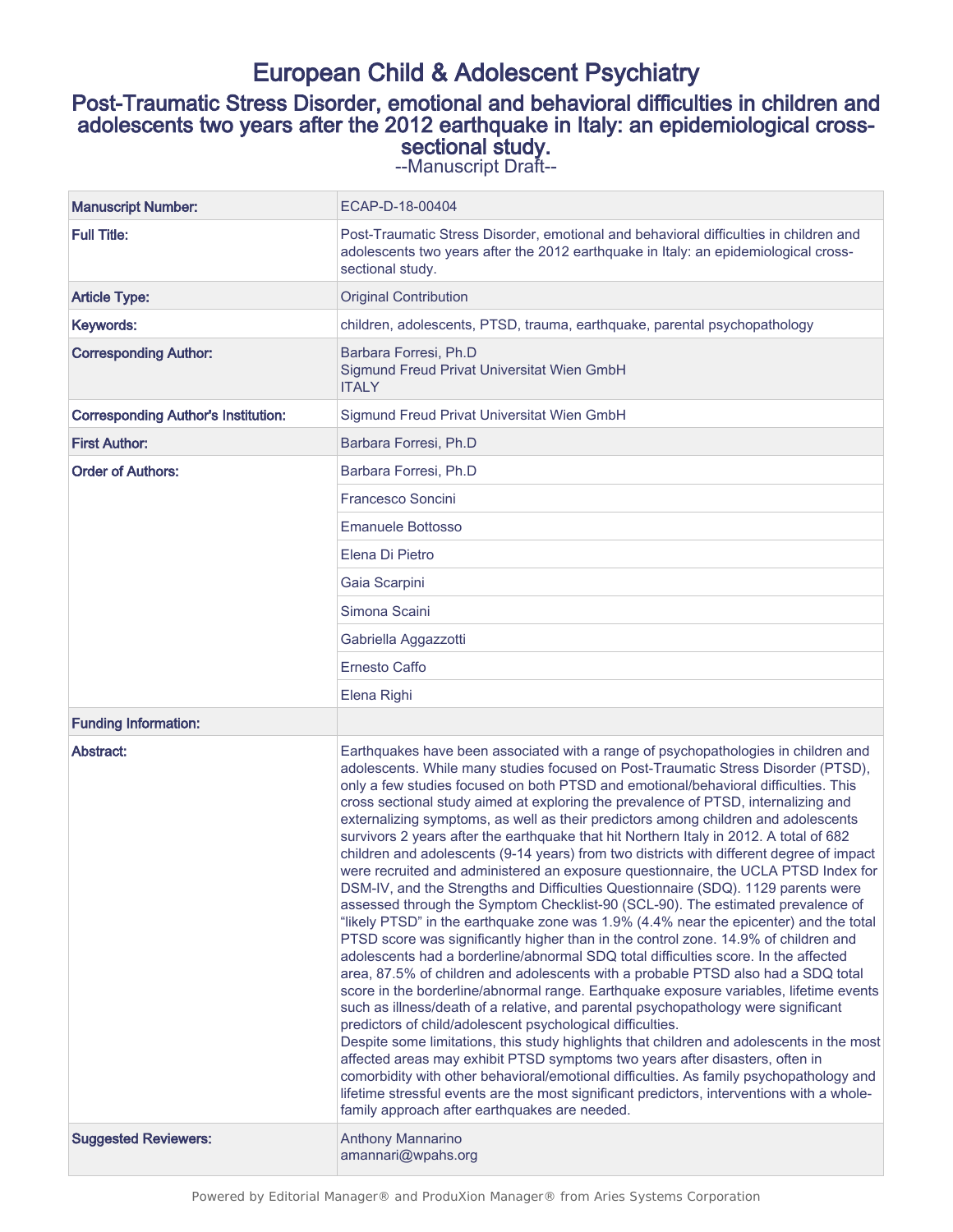|                           | Expert in the impact of traumatic events on children and adolescents                                                   |
|---------------------------|------------------------------------------------------------------------------------------------------------------------|
|                           | <b>Lucy Berliner</b><br>lucyb@u.washington.edu<br>Expert in the impact of traumatic events on children and adolescents |
|                           | David Kolko<br>kolkodj@upmc.edu                                                                                        |
|                           | Rita Roncone<br>rita.roncone@univaq.it                                                                                 |
|                           | Concetta Pastorelli<br>concetta.pastorelli@uniroma1.it                                                                 |
| <b>Opposed Reviewers:</b> |                                                                                                                        |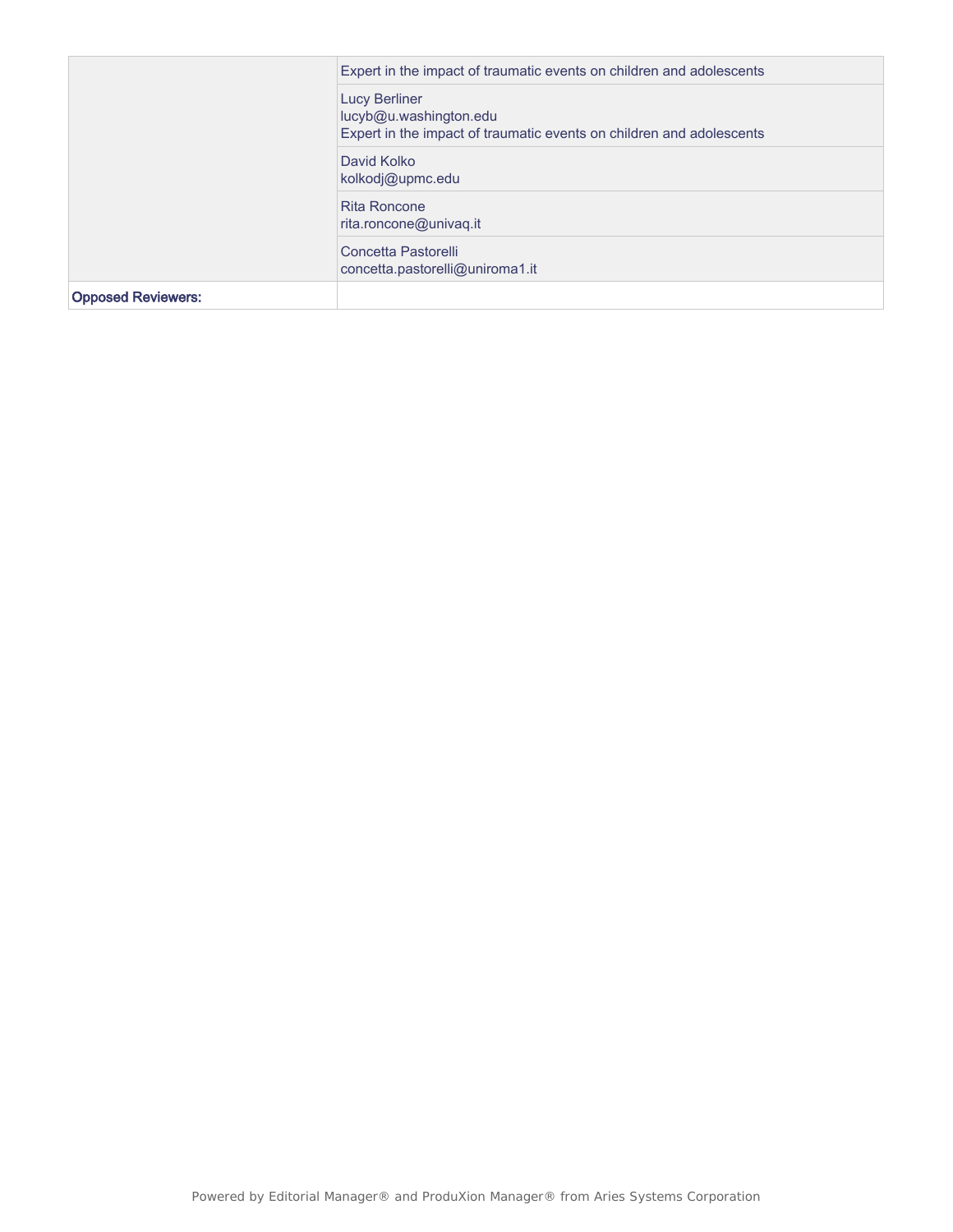## **Original contribution**

## **Post-Traumatic Stress Disorder, emotional and behavioral difficulties in children and adolescents two years after the 2012 earthquake in Italy: an epidemiological cross-sectional study.**

**Forresi B. \* , Soncini F.\*\*, Botosso E.\*\*, Di Pietro E.\*\*, Scarpini G.\*\*, Scaini S.\*, Aggazzotti G.\*\*, Caffo E.\*\*, Righi E.\*\*.** 

## **Acknowledgments**

E. Carluccio, E. Famiglietti; O. Daolio; D. Gueraldi; L. Giamboni; I. Maini; S. Leonardi; R. la Torre

## **Affiliations**

\*Sigmund Freud University \*\*Department of Biomedical, Metabolic and Neural Sciences, University of Modena and Reggio Emilia

**\_\_\_\_\_\_\_\_\_\_\_\_\_\_\_\_\_\_\_\_\_\_\_\_\_\_\_\_\_\_\_\_\_\_\_\_\_\_\_\_\_\_\_\_\_\_\_\_\_\_\_\_\_\_\_\_\_\_\_\_\_\_\_\_\_\_\_\_\_\_\_\_\_\_\_\_\_\_\_\_\_\_\_\_**

## **Corresponding author**

Barbara Forresi - [b.foresi@milano-sfu.it](mailto:b.foresi@milano-sfu.it)

## **ABSTRACT**

Earthquakes have been associated with a range of psychopathologies in children and adolescents. While many studies focused on Post-Traumatic Stress Disorder (PTSD), only a few studies focused on both PTSD and emotional/behavioral difficulties. This cross sectional study aimed at exploring the prevalence of PTSD, internalizing and externalizing symptoms, as well as their predictors among children and adolescents survivors 2 years after the earthquake that hit Northern Italy in 2012. A total of 682 children and adolescents (9-14 years) from two districts with different degree of impact were recruited and administered an exposure questionnaire, the UCLA PTSD Index for DSM-IV, and the Strengths and Difficulties Questionnaire (SDQ). 1129 parents were assessed through the Symptom Checklist-90 (SCL-90)**.** The estimated prevalence of "likely PTSD" in the earthquake zone was 1.9% (4.4% near the epicenter) and the total PTSD score was significantly higher than in the control zone. 14.9% of children and adolescents had a borderline/abnormal SDQ total difficulties score. In the affected area, 87.5% of children and adolescents with a probable PTSD also had a SDQ total score in the borderline/abnormal range. Earthquake exposure variables, lifetime events such as illness/death of a relative, and parental psychopathology were significant predictors of child/adolescent psychological difficulties. Despite some limitations, this study highlights that children and adolescents in the most affected areas

may exhibit PTSD symptoms two years after disasters, often in comorbidity with other behavioral/emotional difficulties. As family psychopathology and lifetime stressful events are the most significant predictors, interventions with a whole-family approach after earthquakes are needed.

**Keywords**: children, adolescents, PTSD, trauma, earthquake, parental psychopathology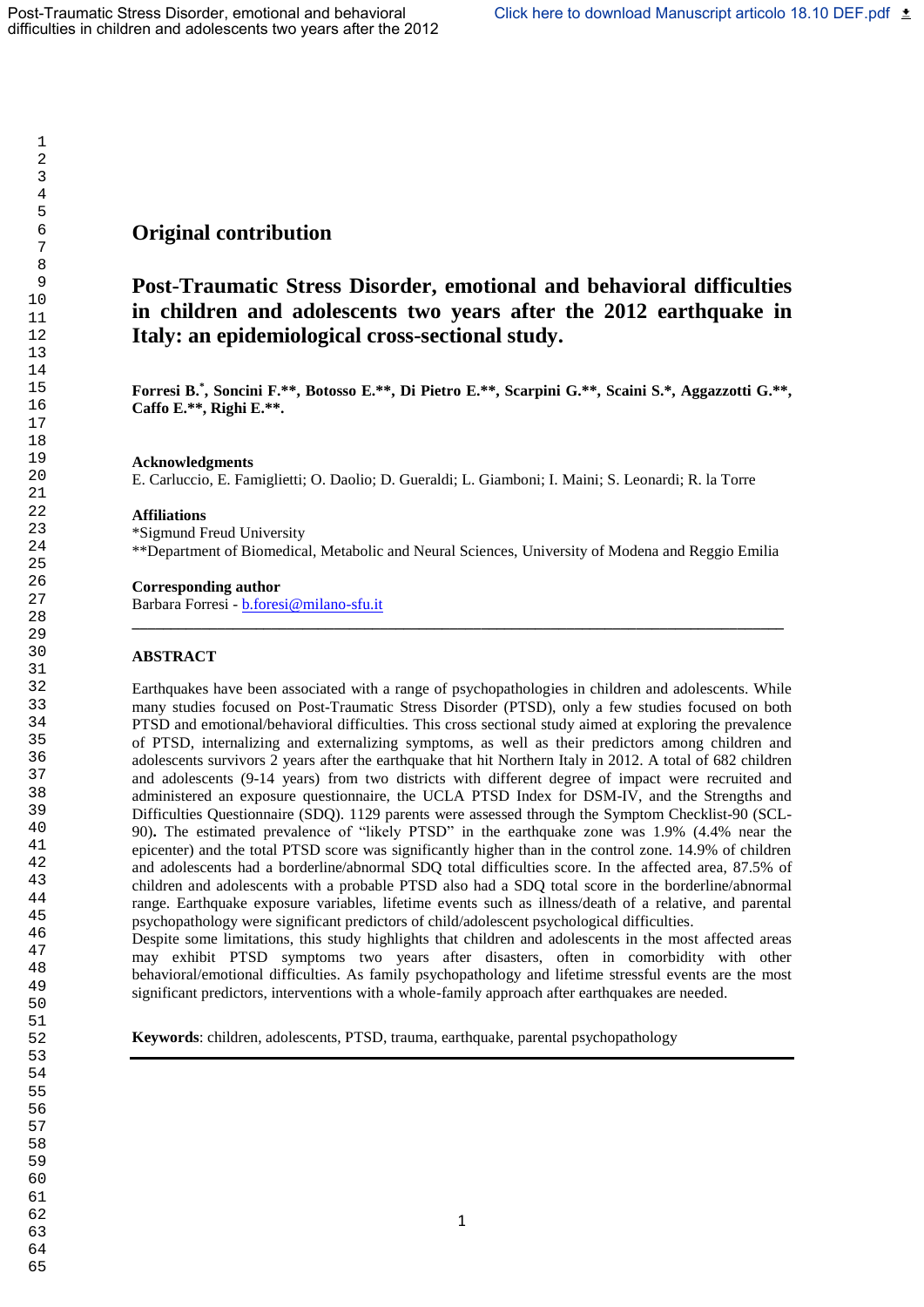Italy is one of the most seismically active countries in Europe. In the last 20 years, many severe earthquakes struck different areas of Italy, including regions such as Marche, Umbria, Abruzzo and Emilia-Romagna. On May 20 and 29, 2012, two earthquakes measuring 5.9 and 5.8 on the Richter scale hit the province of Modena (Emilia-Romagna), killing 27 people and causing severe damages to buildings. Several hundred citizens were injured and 15.000 local resident displaced. Many families lived in tent cities from May until October-November 2012, with the earthquake swarm continuing for several months.

It is well established that exposure to earthquakes leads to an increased prevalence of emotional and psychological disorders [1-5] also in children and adolescents. Post-Traumatic Stress Disorder (PTSD) is one the most common sequelae in youths exposed to earthquakes [6-8], although the actual prevalence is still unclear. Previous cross‐sectional studies [9-13] showed that 4.5% to 95% of children and adolescents may have symptoms of PTSD after earthquakes.

Great individual differences have been found in trajectories of posttraumatic responses in adults and youths [14-16], evidencing that while most individuals experience a natural recovery process, a substantial percentage of people may have persistent postraumatic reactions, due to chronic or delayed onset symptoms [17-22]. After the Wenchuan earthquake, Zhang and colleagues [8] found that the prevalence rates of PTSD in children were 1.3%, and 1.6% at 12 and 18‐month follow‐up times, respectively. Jia and colleagues [20] did not find any significant change in the prevalence of PTSD (decreasing from 12.4% to 10.7%) in child survivors at 15 and 36 months after the same earthquake. Goenjian and colleagues [23] studied PTSD symptoms among children 18 months after the 1988 earthquake in Armenia: PTSD rates were respectively 95%, 71% and 26% in the three cities at increasing distances from the epicenter. 20 months after the 1999 Turkey earthquake, the prevalence of PTSD was 39% [24]. Dell'Osso and colleagues [21] found a PTSD diagnosis in 30.7% of the adolescents 21 months after a major earthquake in Italy.

Difference in PTSD rates in these studies may be due to a range of factors, including the exposure to earthquakes of different intensity, the use of different assessment time points, evaluation tools, diagnostic criteria, and the resilience of the affected population. As suggested by reviews of studies carried out after natural disasters [25, 26] , while PTSD usually decreases during the first two years, also in children and adolescents, prevalence rates may range from 5 to 60% in the first 1-2 years after the event. *However, research on PTSD and post traumatic stress symptoms trajectories in children and adolescents following disasters is still limited.*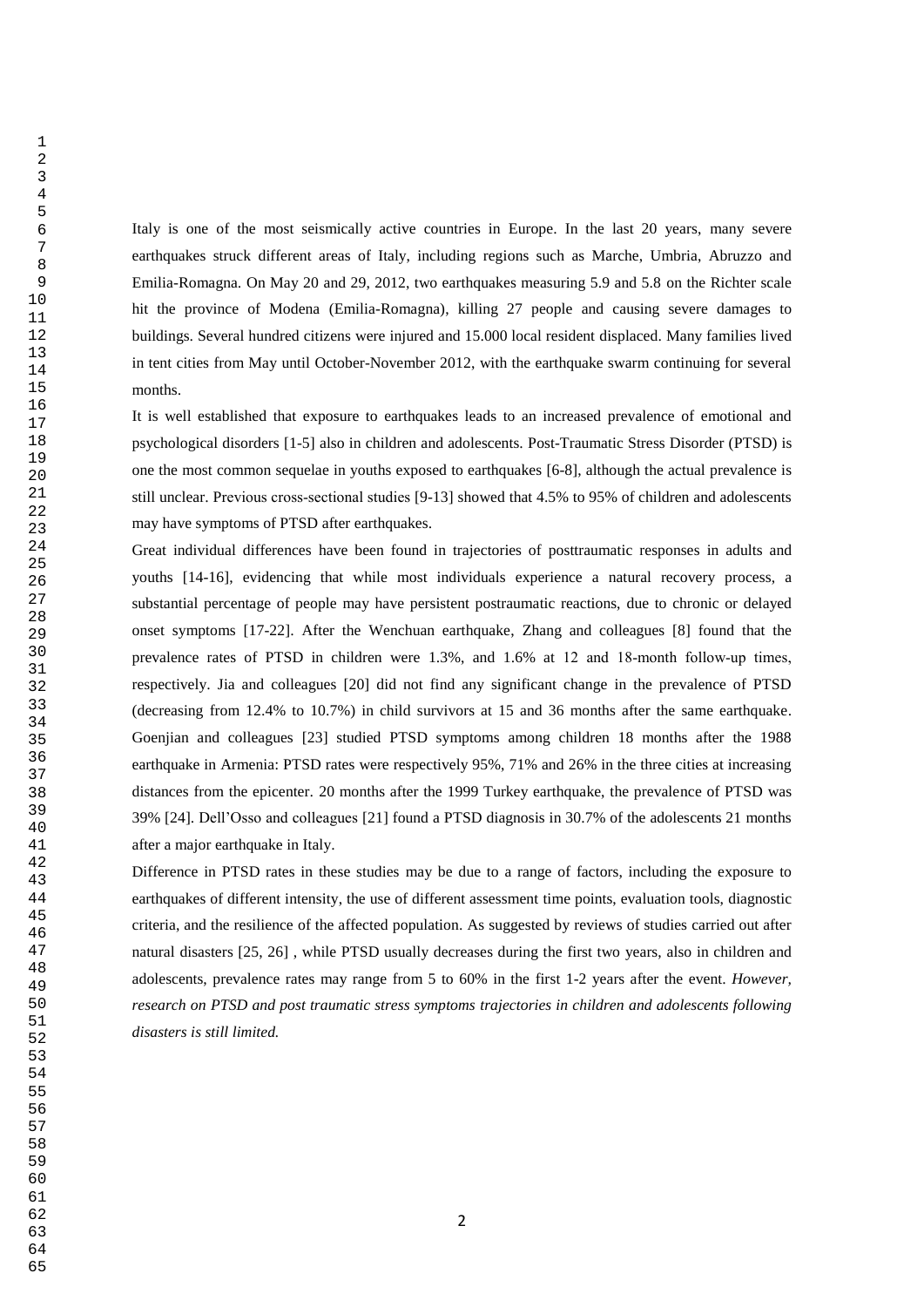Potential predictors of PTSD after disasters have been extensively investigated [19]. Consequences may vary depending on demographic factors such as gender and age [7, 27-30], peritraumatic and disasterrelated (e.g., severity of disaster exposure, proximity to the epicenter, personal injuries, loss of loved ones, severe injury of family members, destruction of property/home, and displacement), and postdisaster psychosocial variables (e.g., social support)[6,27,31]. Recent studies also highlight the interdependence between parental psychopathology and posttraumatic symptoms in children and adolescents after a disaster [32-34]. While there is agreement on many risk factors for PTSD, conflicting results have been reported for others (e.g., age) [35] and little is known about factors that may make children and adolescents more vulnerable to disorders after years from the disaster.

In addition to PTSD, emotional and behavioral difficulties (e.g., fears, depressed mood, conduct problems) having an impact on everyday functioning (e.g., peer relationships, capacity to perform academically), are important outcome domains for children and adolescents, regardless of diagnosis of PTSD, being predictive of an increased risk for future internalizing and externalizing disorders. Recent studies show that earthquakes might have a delayed impact on the psychosocial functioning of children and adolescents [20]. *However, only a few studies focused on these variables [36] and comorbidities with PTSD remain poorly understood.* Given the impact on children's development [37], and the relevant personal and social costs, it is of primary importance the recognition and the treatment of these long term psychological difficulties. A better understanding of these symptoms and their predictors will ensure that the most appropriate resources are provided to children [38].

The primary purpose of this cross-sectional study was therefore to investigate the prevalence of PTSD, PTSD symptoms and other behavioral, emotional, conduct problems among children and adolescents two years after the exposure to the 2012 earthquake in Italy. The secondary aim was to examine potential predictors of these long term symptoms in order to improve interventions to reduce vulnerability and psychological difficulties in youth after natural disasters.

### **Methods**

#### *Participants*

To select the sample, the Province of Modena was divided in three different areas: an "earthquake area" (EA), including the plain zones of the Province most affected by the earthquake ( $N = 14.278$  subjects aged 9-14 years); a "control area" (CA) including plain zones and the hills towns/communities less directly affected by the earthquake, with no damages to buildings or individuals due to the disaster ( $N =$ 19.825); a "mountain area" (N= 3.358). The last one was excluded from this study because of different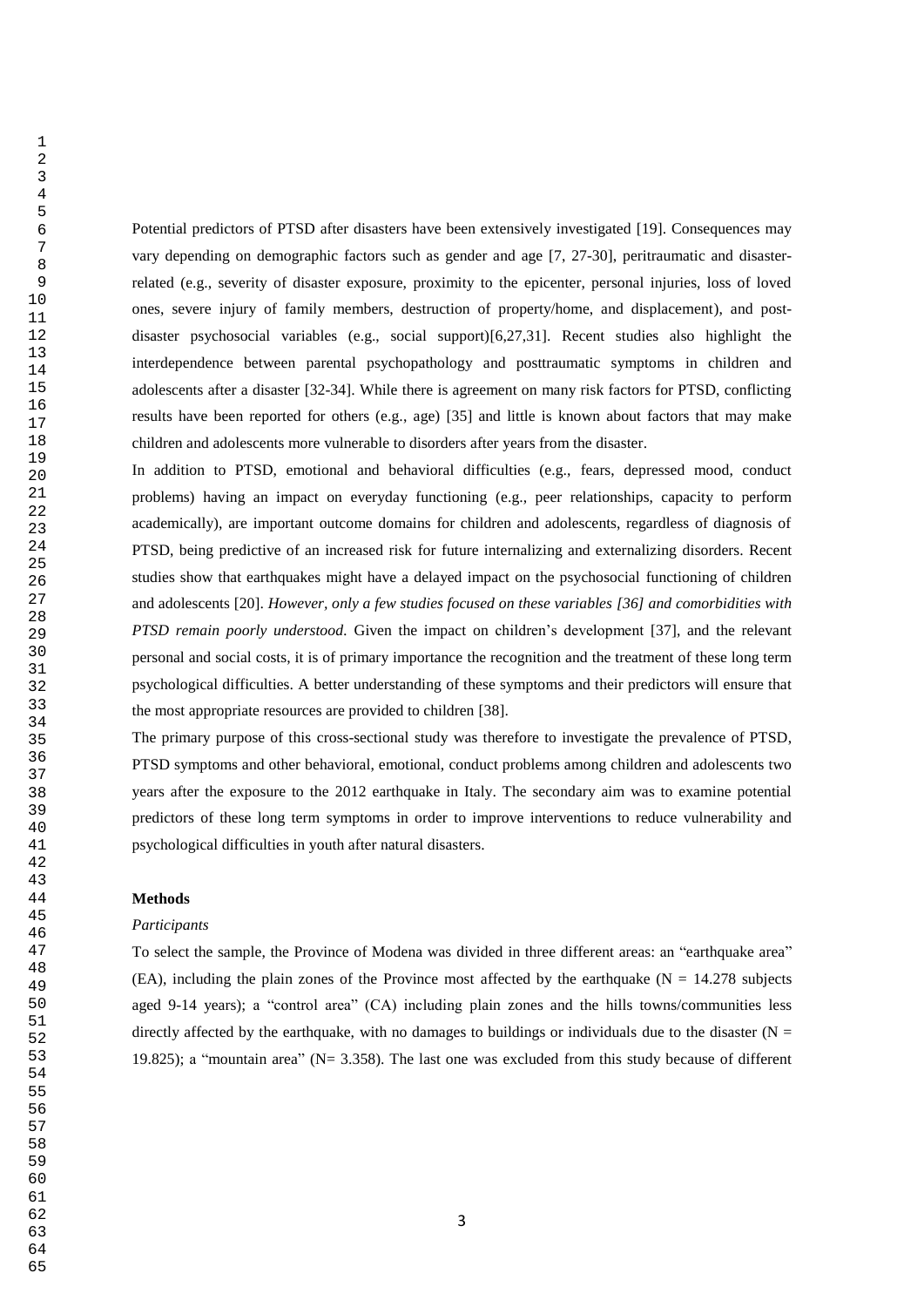environmental/socio-demographic characteristics and because it was exposed to other earthquakes in the same time period.

Sampling was performed in order to include about 2% of the population and to respect a priori fixed ratio of 1.5 students living in EA every 1 student living in CA. Subjects were recruited in primary and secondary schools, with schools randomly selected from the comprehensive School Regional Office register, published by the Italian Ministry of Education.

Overall, 682 children and adolescents attending ten different schools were included in the study. Subjects had a mean age of  $11\pm1.4$  y (range: 9-14 y); 349 (51.2%) were males and 333 (48.8%) females. 638 (94.7%) had an Italian nationality and 36 (5.3%) had a different nationality. 431 (63%) subjects were living in EA and 251 (37%) in CA.

Parents of 639 students (93,7%) agreed to provide information on their psychological status. 1162 parents were interviewed, 721 of which living in the EA area. Females were 52.9%, with a mean age of 43y  $(\pm 5.7).$ 

### *Procedure*

The present study was approved by the Ethical Committee of the Province of Modena (Protocol N. 268/12). In this cross-sectional study, data collection was conducted two years after the earthquake. The interviewers included trained child psychiatrists and psychologists. Prior to the assessment, the School Principal and the School Board were asked to give their authorization. Moreover, every parent received a detailed description of the study and gave a written informed consent. The procedure of the study was explained to students; only who gave his/her personal consent was enrolled. Subjects who met the criteria for a probable PTSD were referred to the Child Neuropsychiatric Services of the province of Modena for further assessment and treatment.

#### *Measures*

Children and adolescents were administered an assessment protocol including:

- *an exposure questionnaire* created ad hoc to collect, besides demographic data, information on the degree of exposure to the earthquake and exposure to lifetime traumatic events not related to the earthquake (occurring before or after the earthquake) through simple questions requiring dichotomous answers;

- *the UCLA Posttraumatic Stress Disorder Reaction Index (PTSD-RI)* for DSM-IV [39]. A short instrument to screen for trauma exposure and DSM-IV PTSD symptoms, appropriate for children and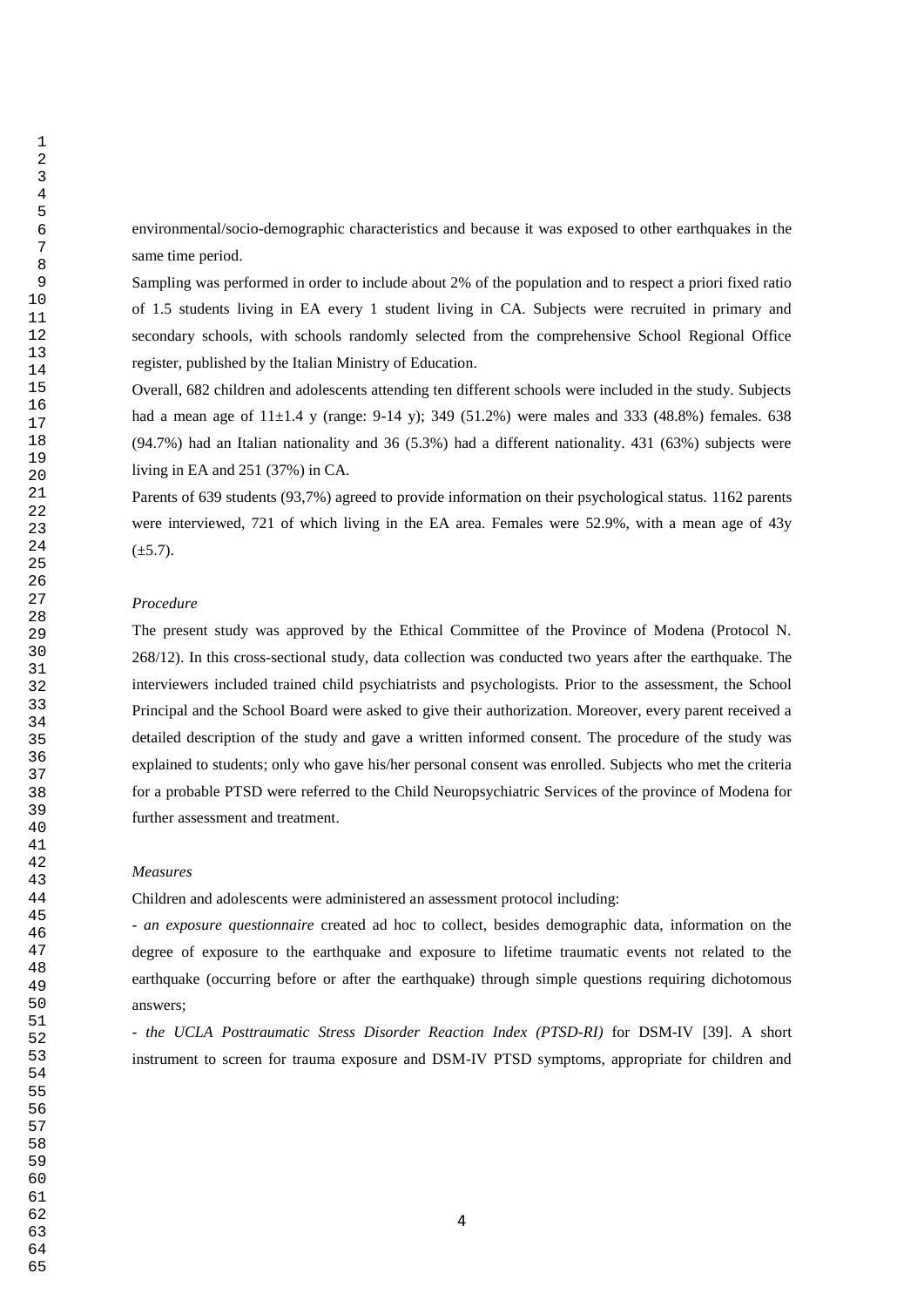adolescents age 7-17 who have experienced any type of trauma. It is one of the most widely used and extensively studied assessment instruments for childhood PTSD [40]. It can be administered orally or completed as a self-report. This version had 20 items scored on a 5 points Likert Scale. It allows for calculation of the severity of symptoms on each cluster (B, C, and D) and a total severity score [39]. Chronbach's alphas fall in the range of .90 for internal consistency across versions and with test-retest reliability at .84 [41]. The PTSD-RI Scoring Sheet is used to tabulate a total score, and a cut-off >38 is valid to have a probable PTSD. The cut-off of 38 has a sensitivity of 0.93 and specificity of 0.87 in detecting PTSD [42].Total scores in the range of 20's and 30's indicate sub-clinical PTSD. A cutoff score of  $\geq$ 3 was used to estimate the rate of clinically significant PTSD symptom clusters. As this questionnaire was not validated in the Italian version; translation into Italian followed published guidelines, including the use of independent back translation [23].

- the *Strengths and Difficulties Questionnaire* (SDQ) [43] Italian version [44]. The instrument is suitable to screen psychological conditions in children and adolescents. The 25 items of the SDQ are divided into 5 subscales of 5 items each, which measure emotional symptoms, conduct problems, hyperactivity/inattention, peer relationship problems and prosocial behavior. Taken together (with the exception of prosocial behavior), these symptoms provide a total score for mental health difficulties. Items are rated using a 3 point Likert. Normative data for the Italian population are available [44-46] and the Italian version has good psychometric properties [44].

In addition to the SDQ for their children, parents were administered the *Symptom Checklist-90-R* [47-48], Italian version [49]. It is a relatively brief (90 items) self-report psychometric designed to assess a broad range of psychological problems and symptoms of psychopathology (according to the DSM-IV-TR). Primary symptom dimensions include: Somatization, Obsessive Compulsive Disorder, Interpersonal Sensitivity, Depression, Anxiety, Hostility, Phobic Anxiety, Paranoid Ideation, and Psychoticism. Each item is rated on a 5 points Likert Scale. The cutoff for the Global Severity Index is 63.

For children attending primary schools, questionnaires followed an interviewer-administered procedure; for secondary school children/adolescents and for parents, questionnaires were self-completed.

#### *Statistical analysis*

Kolmogorov-Smirnov tests were used to test the hypothesis that the distribution of the Child PTSD and SDQ scores were normal. Means, standard deviations, frequencies and percentages were used for descriptive data analysis. To evaluate differences in groups at bivariate level, t-tests were used for continuous variables, and Chi-square tests for categorical variables. Pearson's correlation coefficients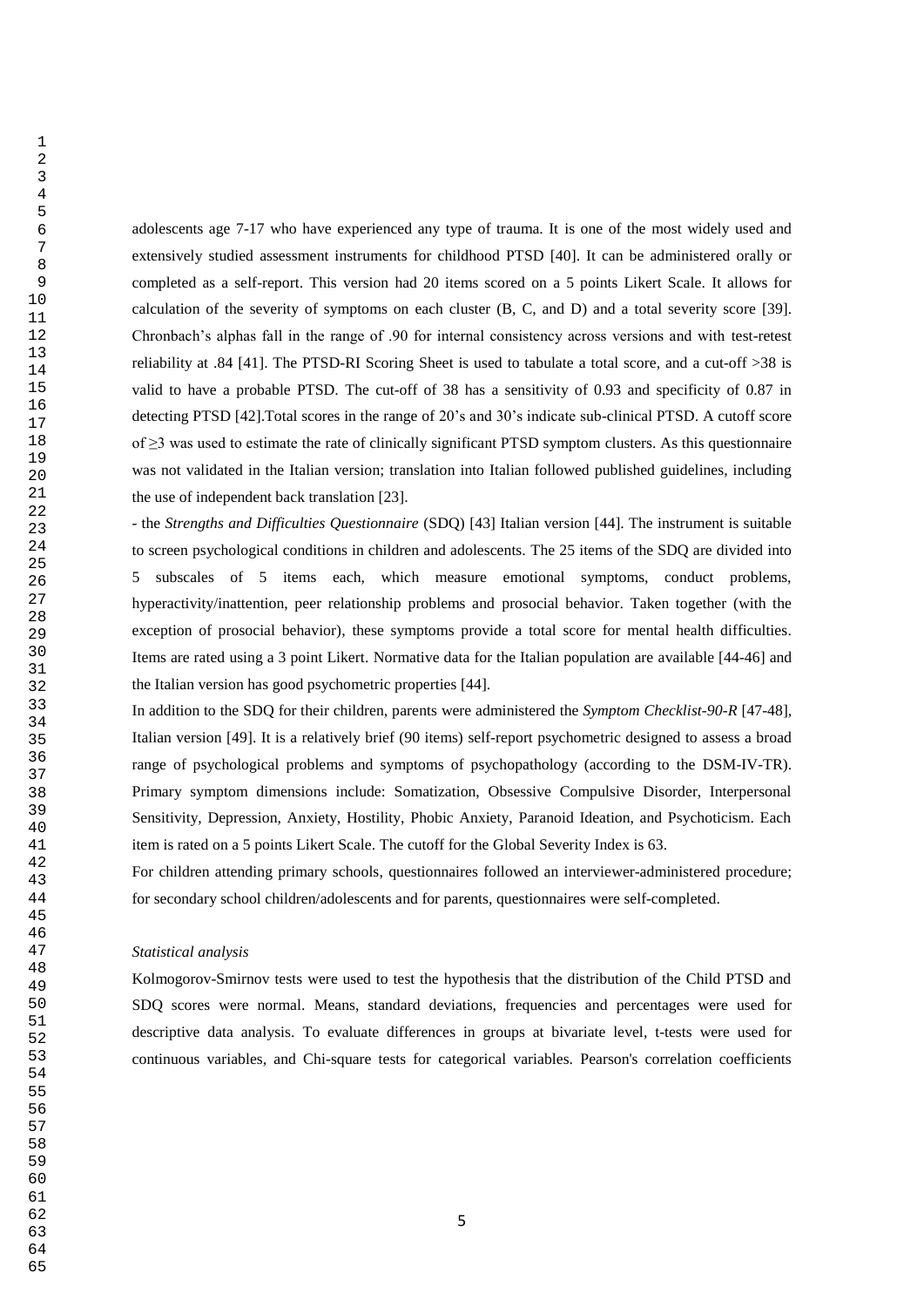were used to examine the relationship between PTSD scores, SDQ scores and demographic variables, earthquake related factors, lifetime stressful events, parental psychopathology and psychological symptoms. Finally, multiple linear regression models including variables most significantly associated to the outcomes at the bivariate level were run for total PTSD score and SDQ-total difficulties score. Statistical analyses were performed using IBM SPSS Statistics package ver. 25. For all statistical tests, a p<0.05 was considered to be statistically significant.

#### **Results**

As reported in Table 1, there was no significant difference between the two districts with respect to age, gender or nationality. Students living in the EA reported significantly higher rates of earthquake-related stressful experiences (p<0.001). 73.7% of children had to **leave their house** due to serious damages, about 20% had the **house destroyed**, more than 30% experienced **serious injuries or the death of relatives/close friends**, and 4.2% was **personally injured**. Earthquake related stressful events tend to cluster, with about half of the students in the affected area experiencing **two or more earthquakerelated stressful events**.

|                                      | <b>CONTROL</b><br><b>AREA</b><br>$N=251(36.8\%)$ | <b>EARTHQUAKE</b><br><b>AREA</b><br>$N=431(63.2\%)$ | P    |
|--------------------------------------|--------------------------------------------------|-----------------------------------------------------|------|
| Sex, $N$ $(\%$                       |                                                  |                                                     |      |
| Male                                 | 128 (51.0%)                                      | 221 (51.3%)                                         |      |
| Female                               | 123(49.0)                                        | 210 (48.7%)                                         | 0.94 |
| Age, y                               |                                                  |                                                     |      |
| $mean \pm SD$                        | $11\pm1.30$                                      | $11\pm1.50$                                         |      |
| range                                | $9-14$                                           | $9-14$                                              | 0.99 |
| School level, $N$ $(\%):$<br>Primary | 68 (27.1%)                                       | 160 (37.1%)                                         |      |

 **Table 1** – Sample characteristics (N=682)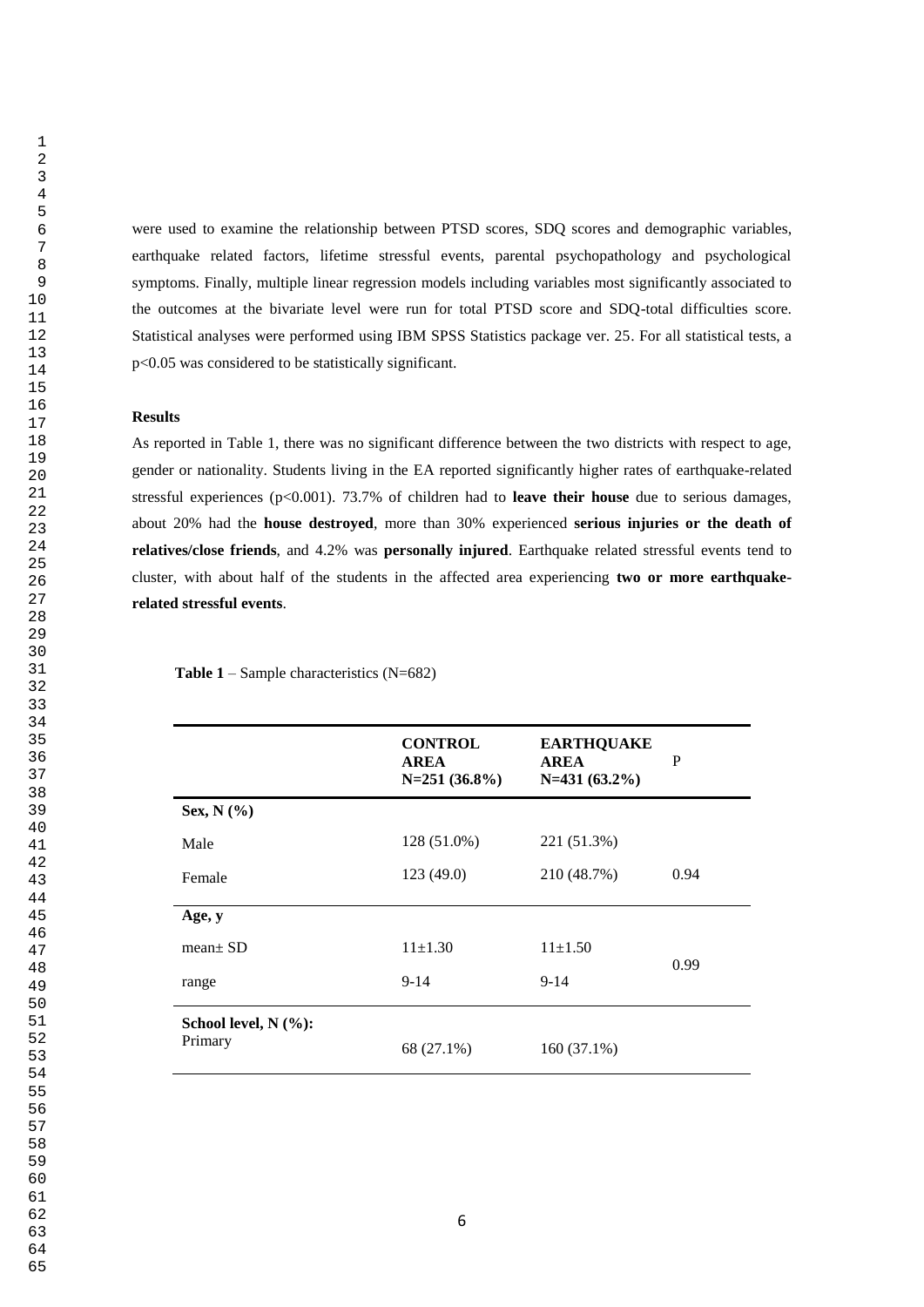| secondary (I level)                              | 183 (72.9%)      | 271 (62.9%) | 0.007   |
|--------------------------------------------------|------------------|-------------|---------|
| Nationality, N (%):                              |                  |             |         |
| Italian                                          | 238 (95.2%)      | 400 (94.3%) |         |
| Other                                            | 12 (4.8%)        | 24 (5.7%)   | 0.361   |
| <b>Stressful Events related to</b><br>earthquake |                  |             |         |
| No                                               | 202 (80.2%)      | 50 (11.6%)  |         |
| Yes                                              | 49 (19.5%)       | 380 (88.4%) | < 0.001 |
|                                                  |                  |             |         |
| Displacement                                     | $5(2.0\%)$       | 317 (73.7%) | < 0.001 |
| Family involved in the<br>earthquake             | 34 (13.6%)       | 338 (79.3%) | < 0.001 |
| Damaged house                                    | $\boldsymbol{0}$ | 82 (19.1%)  | < 0.001 |
| Personally injured                               | 4(1.60)          | 18 (4.2%)   | 0.063   |
| Relatives' injured                               | $5(2.0\%)$       | 60 (14.0%)  | < 0.001 |
| Friends injured                                  | 18 (7.2%)        | 133 (30.9%) | < 0.001 |
| Death of family members or<br>friends            | $\boldsymbol{0}$ | 49 (11.4%)  | < 0.001 |
| <b>Lifetime stressful events</b>                 |                  |             |         |
| $\rm No$                                         | 156 (62.2%)      | 285 (66.3%) |         |
| Yes                                              | 95 (37.8%)       | 145 (33.7%) | 0.16    |
|                                                  |                  |             |         |
| Moved from another area                          | $2(0.8\%)$       | 14 (3.3%)   | 0.041   |
| Serious disease of a family<br>member            | 48 (19.1%)       | 52 (12.1%)  | 0.012   |
| Divorce of parents                               | $9(3.6\%)$       | 15 (3.5%)   | 0.952   |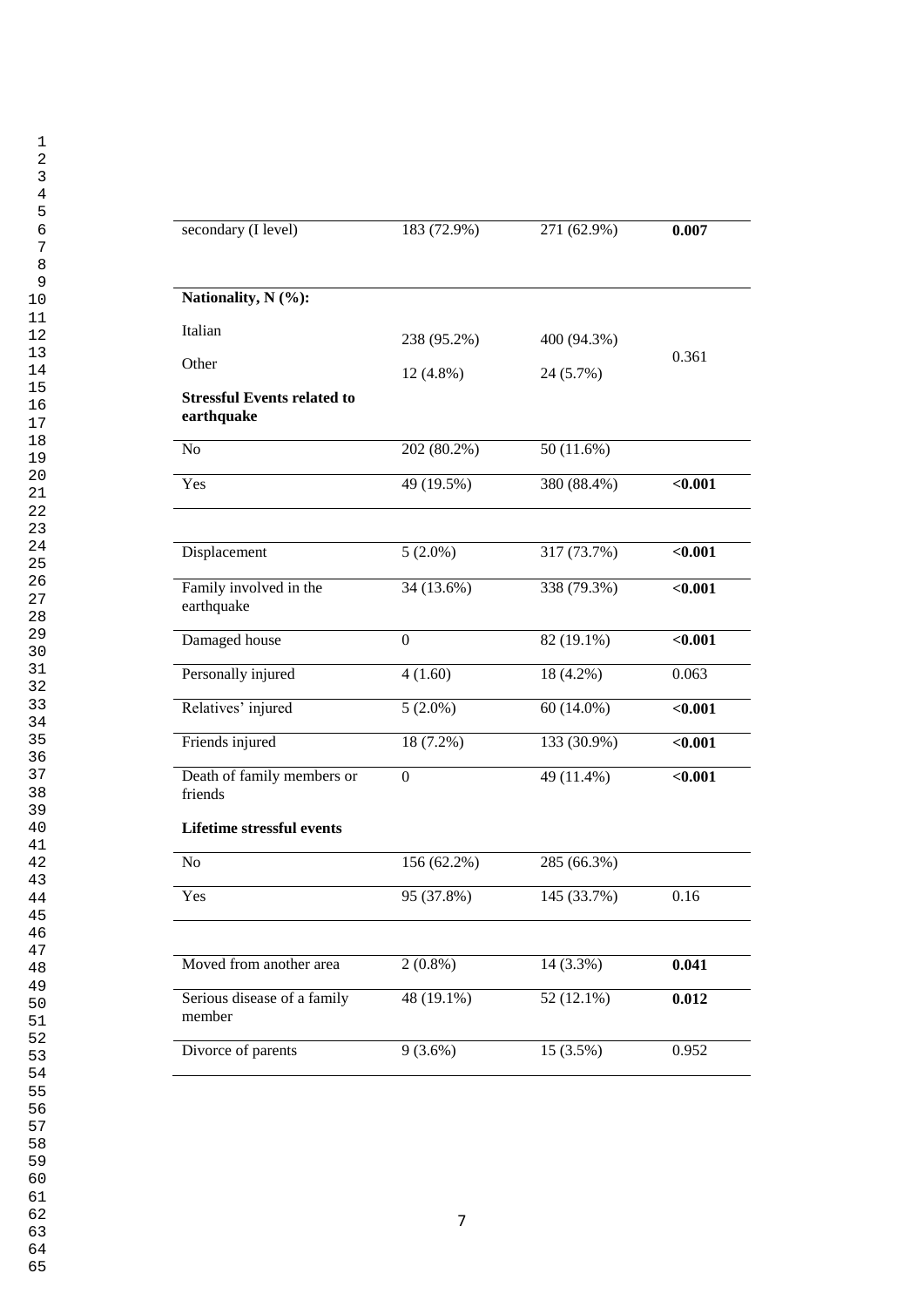| Death of a family member           | 58 (23.1%)  | $69(16.0\%)$ | 0.022 |
|------------------------------------|-------------|--------------|-------|
| Family member seriously<br>injured | $15(6.0\%)$ | 27 (6.3%)    | 0.874 |
| Hospital admission                 | $17(6.8\%)$ | 40 (9.3%)    | 0.256 |
| Personally seriously injured       | $4(1.6\%)$  | $7(1.6\%)$   | 0.970 |

#### *Post-traumatic stress disorder*

Two years after the earthquake, **1,9% of children and adolescents living in the EA met the criteria for a probable PTSD diagnosis**, while in CA the observed prevalence was 0.4% (p=0.099). The prevalence rate increased with the decreasing distance to the epicentre: in Finale Emilia – a town very close to the epicentre of the first earthquake - 4.4% of children and adolescents had a likely PTSD diagnosis, a prevalence which is significantly higher than those observed in the other EA municipalities (p=0.051). The mean total PTSD score observed in the EA sample was 15.62 (SD: 9.52), higher than in the CA (p<0.001). Students living in the exposed area also showed significantly higher scores of hyper-arousal, avoidance and re-experiencing symptoms, all above the symptom cutoff (see table 2).

| Table 2 – UCLA PTSD scores in CA and EA ( $N = 682$ ) |  |
|-------------------------------------------------------|--|
|                                                       |  |

| <b>UCLA PTSD score</b> | <b>CONTROL</b><br><b>AREA</b> | <b>EARTHQUAKE</b><br><b>AREA</b> | P       |
|------------------------|-------------------------------|----------------------------------|---------|
|                        | $(N=251)$                     | $(N=431)$                        |         |
| Total score            | $11.08 + 7.50$                | $15.62+9.52$                     | < 0.001 |
| Reexperiencing score   | $1.97 + 2.57$                 | $4.02 + 3.83$                    | < 0.001 |
| Avoidance score        | $3.94 + 3.51$                 | $5.78 + 4.27$                    | < 0.001 |
| Hyperarousal score     | $5.16 \pm 2.92$               | $5.87 \pm 3.43$                  | < 0.010 |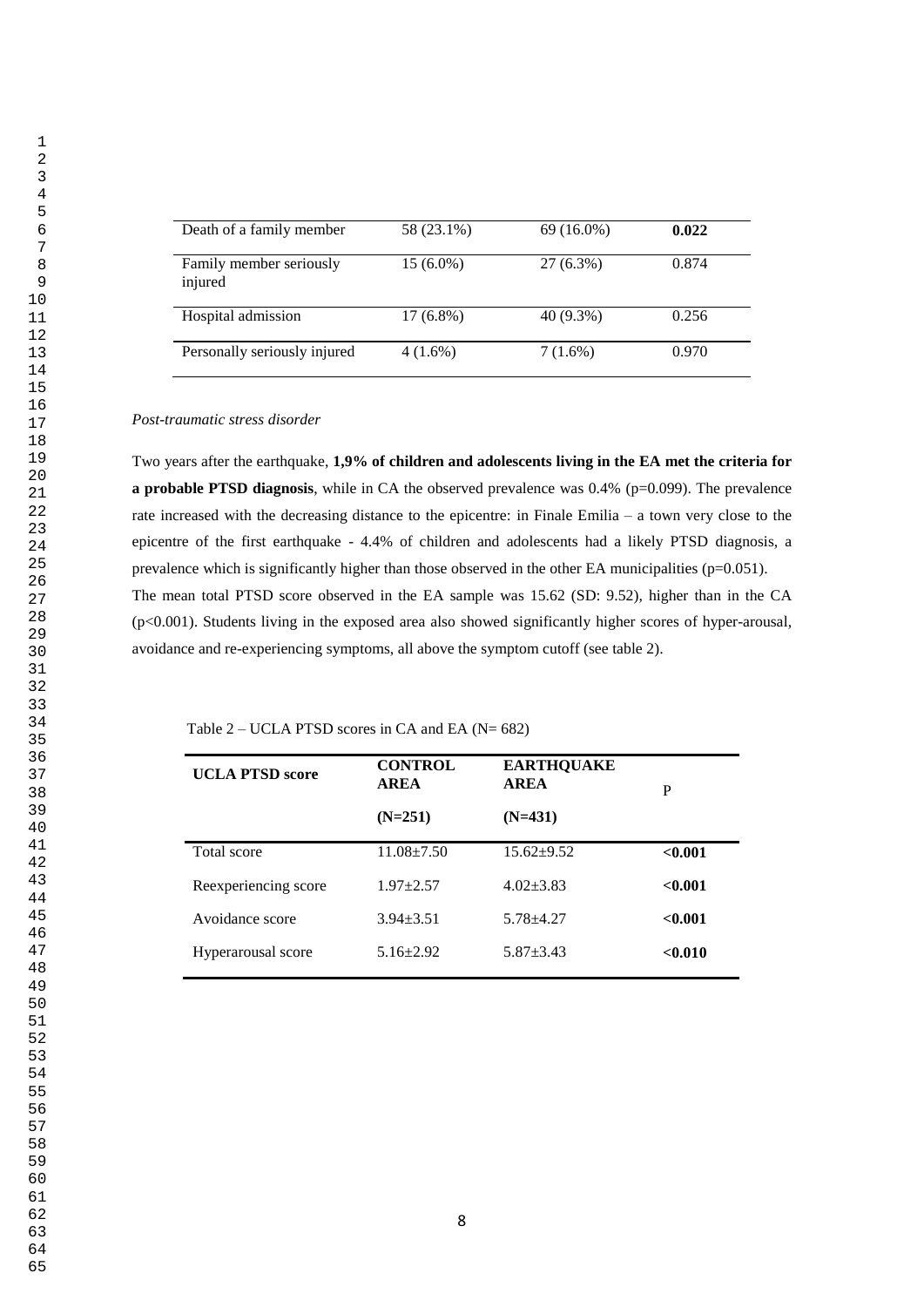#### *PTSD and risk factors*

Although higher rates of probable PTSD were observed in females  $(2.3\% \text{ vs } 1.4\% \text{ in boys, } p=0.431)$  and adolescents (2.2% vs 1.3% in children; p=0.474) living in EA, they were not statistically significant. Instead, a likely PTSD diagnosis was significantly associated to earthquake-related stressful experiences, especially to the **death of a loved one** ( $p=0.001$ ) and, with regard to lifetime stressful events, to **personal severe accidents** (p=0.014).

No significant differences were found in the total PTSD score with regard to gender and age. However, girls in the EA had significantly higher scores in **re-experiencing cluster symptoms** (4.47±3.93 vs  $3.59\pm3.69$  in boys; p=0.018).

Predictors of higher PTSD total scores in EA were experiencing earthquake related stressors (p=<0.001) and lifetime **stressful events** (p<0.001). The PTSD total score significantly increased **with the number of stressful events** (p<0.001): in fact, students in the affected area experiencing 4 or more stressful events (related and not-related to the earthquake), showed a PTSD total score of  $21.45\pm9.51$ , indicating a probable sub-clinical PTSD.

As reported in table 3, among the earthquake related events, the most significant predictors of higher PTSD scores were **personal injuries** (p=0.001), the **death of relatives/close friend** (p=0.003), having seen **people severely injured** (p=0.026). Among lifetime stressful events, the illness (p=0.001) or the death of a family member  $(p=0.003)$  and **moving from another country**  $(p=0.004)$ .

Table 3 UCLA PTSD total score according to exposure and lifetime stressful events in children and adolescents living in the EA (N=431)

|                                     | <b>PTSD</b> score (mean±SD) | P                 |         |
|-------------------------------------|-----------------------------|-------------------|---------|
|                                     | In EA subjects              |                   |         |
| <b>Events related to earthquake</b> | N <sub>0</sub>              | Ye s              |         |
| Any                                 | $10.56 + 8.13$              | $16.30 \pm 9.51$  | < 0.001 |
| Displacement                        | $13.65 \pm 9.20$            | $15.34 + 8.67$    | 0.135   |
| Family involved in the earthquake   | $13.55 \pm 9.92$            | $16.25 + 9.35$    | 0.017   |
| Damaged house                       | $15.35 \pm 9.65$            | $16.83 \pm 8.94$  | 0.206   |
| Personally injured                  | $15.27+9.34$                | $22.90 \pm 10.19$ | 0.001   |
| Relatives injured                   | $15.22+9.27$                | $18.17 \pm 8.89$  | 0.026   |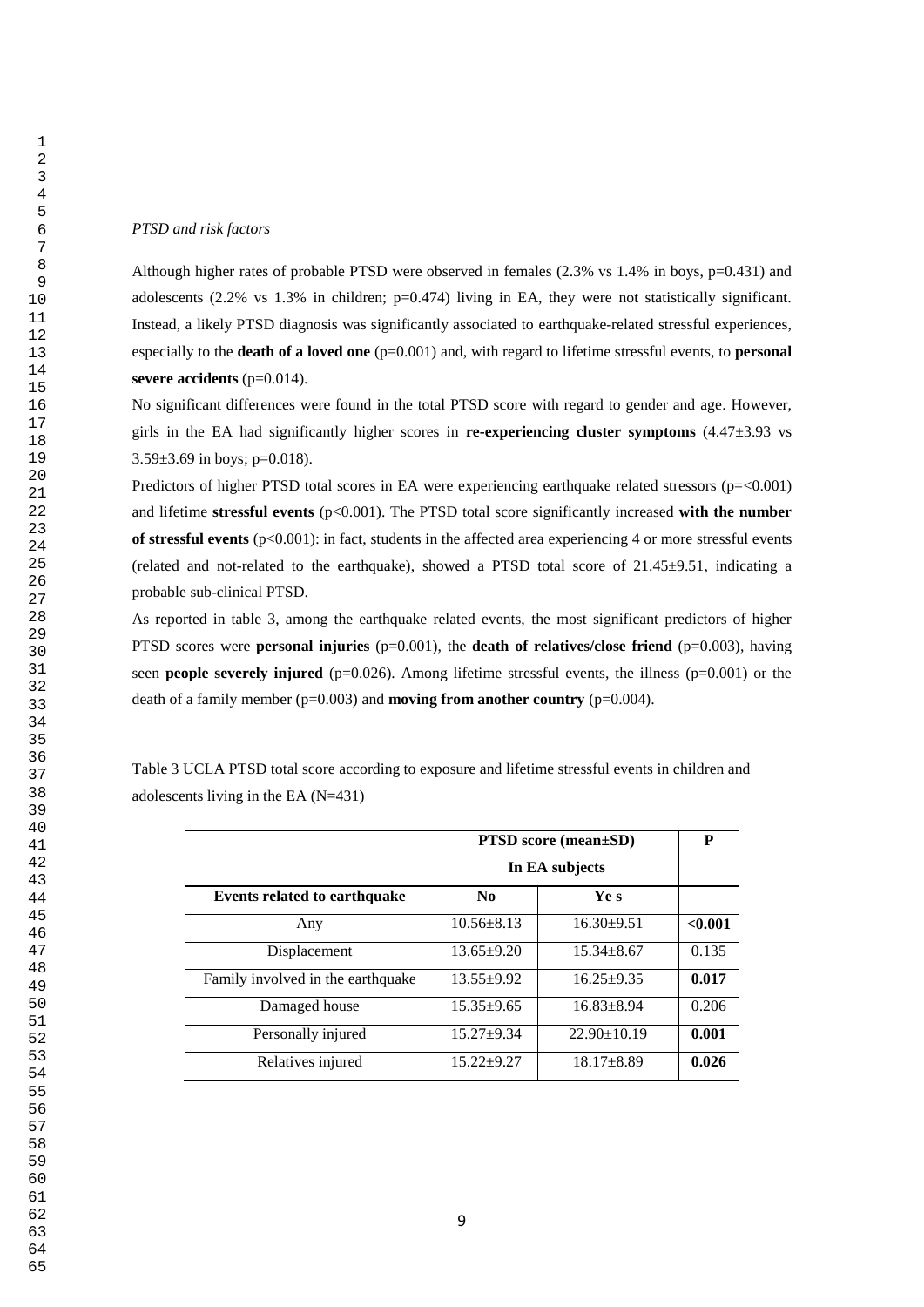| Death of family member or friends  | $15.14 \pm 9.10$ | $19.45 \pm 11.80$ | 0.003   |
|------------------------------------|------------------|-------------------|---------|
|                                    |                  |                   |         |
| Lifetime stressful events          | No.              | <b>Yes</b>        |         |
| Any                                | $14.31 + 8.95$   | $18.23 \pm 10.12$ | < 0.001 |
| Moved from another area            | $15.39 + 9.44$   | $22.89 + 9.48$    | 0.004   |
| Serious disease of a family member | $15.07+9.21$     | $19.67 \pm 10.79$ | 0.001   |
| Divorce of parents                 | $15.59 + 9.56$   | $16.47 + 9.18$    | 0.727   |
| Death of a family member           | $15.04 \pm 9.11$ | $18.70 \pm 11.02$ | 0.003   |
| Family member injured              | $15.44 + 9.61$   | $18.41 + 7.79$    | 0.118   |
| Hospital admission                 | $15.28 + 9.53$   | $19.08 + 8.89$    | 0.016   |
| Personally serious injured         | $15.59 + 9.53$   | $19.29 + 9.46$    | 0.309   |

#### *Behavioural strengths and difficulties (SDQ)*

14.9% of children and adolescents in the EA reported psychological difficulties with a **total difficulties score in the borderline/abnormal range** (see table 4). This percentage was significantly higher than in the control zone (p=0.045). 20.5% of students in EA referred **conduct problems** in the borderline/abnormal range (p=0.044), and 15.2% had **peer problems** in the borderline/abnormal range  $(p=0.001)$ .

The mean SDQ **total difficulties score in the EA** was  $9.74$  ( $\pm$ 5.34), higher than in the control zone  $(8.50\pm5.23; \text{p}=0.003)$ , as were subscale scores considering externalising difficulties (e.g. emotional and peer problems)  $(4.15\pm3.21 \text{ vs } 3.53\pm3.02; \text{ p}$  =0.014) and internalizing problems and referring to hyperactivity and conduct difficulties  $(5.59\pm3.08 \text{ vs } 4.96\pm3.12; \text{ p}=0.011)$ . Higher total difficulties scores were associated to: experiencing **lifetime stressful events (**11.17±5.71; p<0.001) **or stressful events related to the earthquake: being injured** (13.72±5.66; p<0.001) or **living the loss of a loved one**  $(11.42\pm6.05; p=0.021)$ . Total difficulties scores were significantly higher in males ( $p=0.014$ ) and in secondary school students (p=0.003). With regard to subscales, **girls reported higher emotional problems** (2.85±2.34; p<0.001) while males higher **hyperactivity** (3.55±2.04; p=0.05), **conduct problems** (2.50±1.68; p=0.011), and **peer problems** (1.85±1.84; p=0.016).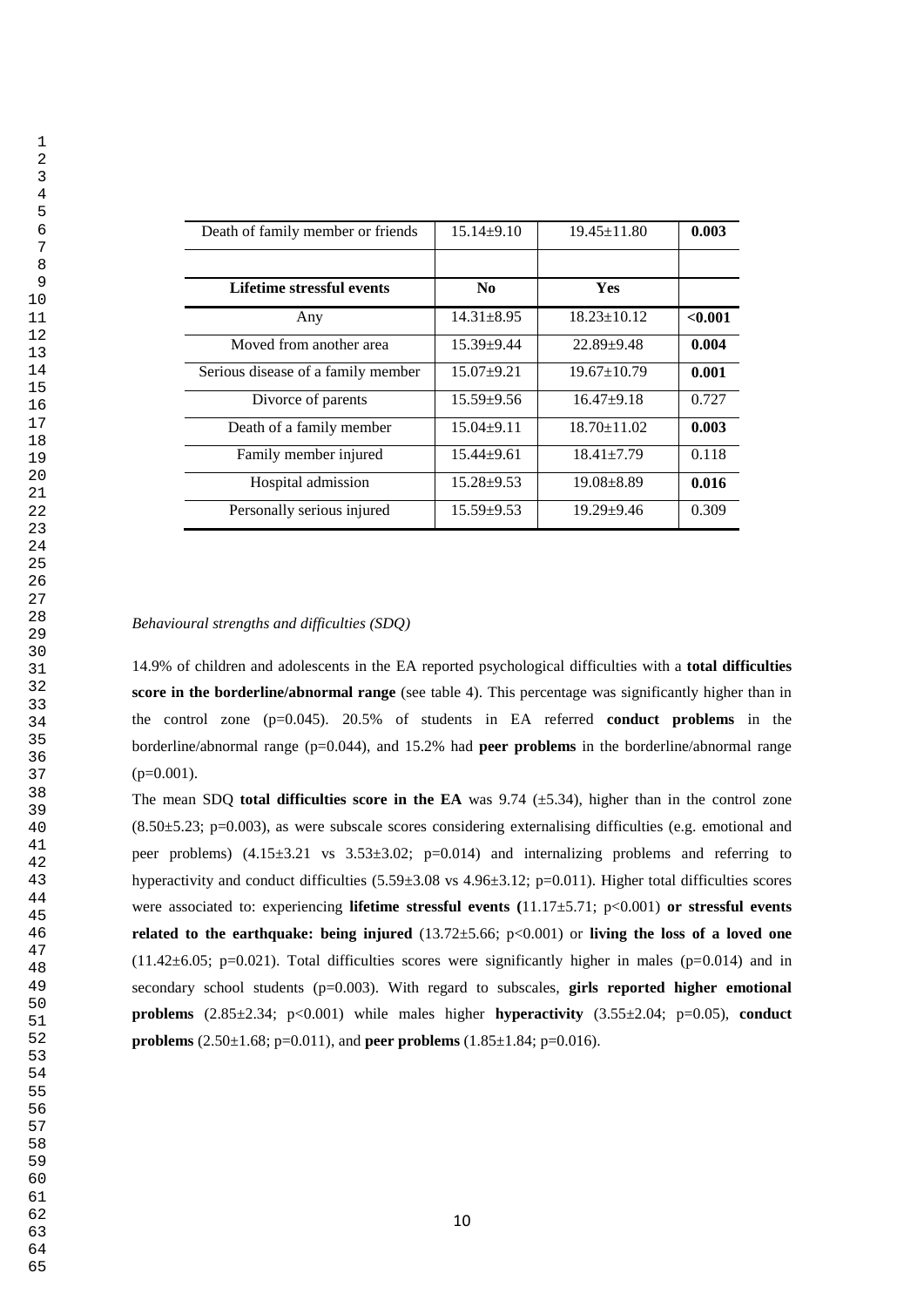| Table 4: SDQ scores in CA and EA ( $N = 680$ ) |  |  |  |  |  |
|------------------------------------------------|--|--|--|--|--|
|------------------------------------------------|--|--|--|--|--|

| SDQ (self-report)                          | <b>CONTROL</b><br><b>AREA</b><br>$(N=251)$ | <b>EARTHQUAKE</b><br><b>AREA</b><br>$(N=429)$ | P     |
|--------------------------------------------|--------------------------------------------|-----------------------------------------------|-------|
| <b>Total difficulties</b>                  |                                            |                                               |       |
| $mean \pm SD$                              | $8.50 \pm 5.23$                            | $9.74 \pm 5.34$                               | 0.003 |
| Normal score, n (%)                        | 227 (90.4%%)                               | 365 (85.1%)                                   |       |
| border/abnormal score, n (%)               | 24 (9.6%)                                  | 64 (14.9%)                                    | 0.045 |
| <b>Emotional symptoms</b><br>$mean \pm SD$ | $2.28 \pm 2.18$                            | $2.50 \pm 2.19$                               | 0.214 |
| Normal score, n (%)                        | 227 (90.4%)                                | 386 (90.0%)                                   |       |
| border/abnormal score, n (%)               | 24 (9.6%)                                  | 43 (10.0%)                                    | 0.845 |
| <b>Conduct problems</b><br>$mean \pm DS$   | $2.04 \pm 1.55$                            | $2.31 \pm 1.59$                               | 0.030 |
|                                            |                                            |                                               |       |
| Normal score, n (%)                        | 215 (85.7%)                                | 341 (79.5%)                                   |       |
| border/abnormal score, n (%)               | 36 (14.3%)                                 | 88 (20.5%)                                    | 0.044 |
| <b>Hyperactivity</b>                       |                                            |                                               |       |
| mean± SD                                   | $2.92 \pm 2.02$                            | $3.28 \pm 2.04$                               | 0.028 |
| Normal score, n (%)                        | 223 (88.8%)                                | 367 (85.5%)                                   |       |
| border/abnormal score, n (%)               | 28 (11.2%)                                 | 62(14.5%)                                     | 0.221 |
| Peer problems                              |                                            |                                               |       |
| $mean \pm SD$                              | $1.25 \pm 1.48$                            | $1.65 \pm 1.71$                               | 0.002 |
| Normal score, n (%)                        | 234 (93.2%)                                | 364 (84.8%)                                   |       |
| border/abnormal score, n (%)               | 17 (6.8%)                                  | 65 (15.2%)                                    | 0.001 |
| <b>Prosocial</b>                           |                                            |                                               |       |
| mean <sub>±</sub> SD                       | $7.20 \pm 1.77$                            | $7.03 \pm 2.02$                               | 0.27  |
| Normal score, n (%)                        | 206 (82.1%)                                | 331 (77.2%)                                   |       |
| border/abnormal score, n (%)               | 45 (17.90%)                                | 98 (22.80%)                                   | 0.129 |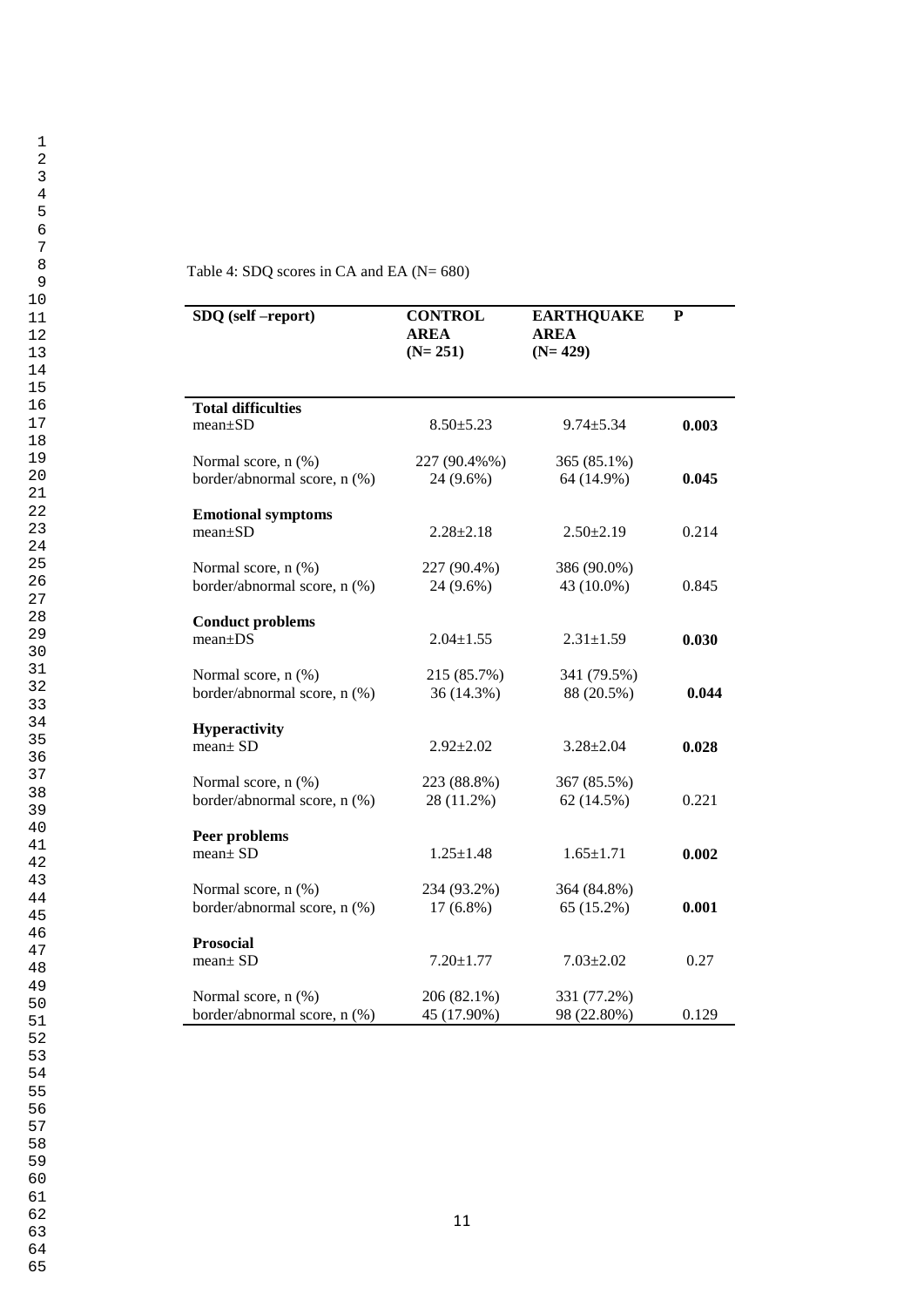In EA PTSD score was significantly correlated to the SDQ total score  $(r=.629, p=0.000)$ . Most children who met the criteria for a probable PTSD diagnosis (7 over 8 subjects – 87,5%) also had severe SDQ total difficulties score (borderline/abnormal range). Children and adolescents who met the criteria for likely PTSD have severer total difficulties score (19.25 $\pm$ 6.30; p<0.001), emotional problems (p<0.001) and hyperactivity ( $p \le 0.001$ ), falling all scores in the borderline/abnormal range (see table 5).

| <b>SDO</b><br>In EA students | <b>PTSD</b> $\leq$ 37<br>$(N=421)$ | PTSD > 37<br>$(N=8)$ | P       |
|------------------------------|------------------------------------|----------------------|---------|
| Total difficulties score     | $9.56 + 5.16$                      | $19.25 \pm 6.30$     | < 0.001 |
| <b>Emotional symptoms</b>    | $2.43 \pm 2.14$                    | $6.13 \pm 1.80$      | < 0.001 |
| Behavioural problems         | $2.29 \pm 1.58$                    | $3.50 \pm 1.85$      | 0.033   |
| <b>Hyperactivity</b>         | $3.23 + 2.02$                      | $5.88 \pm 1.55$      | < 0.001 |
| Peer problems                | $1.61 \pm 1.68$                    | $3.75 + 2.25$        | < 0.001 |
| Prosocial                    | $7.03 \pm 2.01$                    | $7.00 \pm 2.73$      | 0.965   |

Table 5: SDQ score according to PTSD score in children and adolescents living in the EA (N=429)

Comparing the results of self-report SDQ questionnaires to those completed by parents in the EA, we found that al the measures were/are highly correlated (p< 0.001 in all cases). However parents appear to overestimate emotional symptoms in their children  $(2.86\pm2.21 \text{ vs } 2.50\pm2.19; \text{ p}=0.029)$ , while underestimating behavioral problems  $(1.91\pm1.61 \text{ vs } 2.31\pm1.59; \text{p}= 0.001)$  and hyperactivity  $(3.09\pm2.40 \text{ vs } 2.31\pm1.61)$  $3.28 \pm 2.04$ ; p= 0.034).

## *Parental psychopathology*

Parents in the EA were seen to have a high frequency of psychopathological difficulties as recorded by SCL-90-R. 28% (208 over 721) had a global score over the cutoff, showing a level of psychopathology and mental distress significantly higher than parents living in the CA (reported by 77 over 441 subjects-17.5%; p<0.001). Parents in EA had significantly higher scores than subjects living in CA for most subscales investigating different symptom dimensions. Sleep disturbances was the subscale with the maximum prevalence  $(45.3\%$  in EA vs  $35.0\%$  in CA;  $p<0.001$ ), followed by obsessive-compulsive disorders (23.1% vs 16.7%;-p=0.007), depression (22.2% vs 11.0%; p<0.001), somatization (20%vs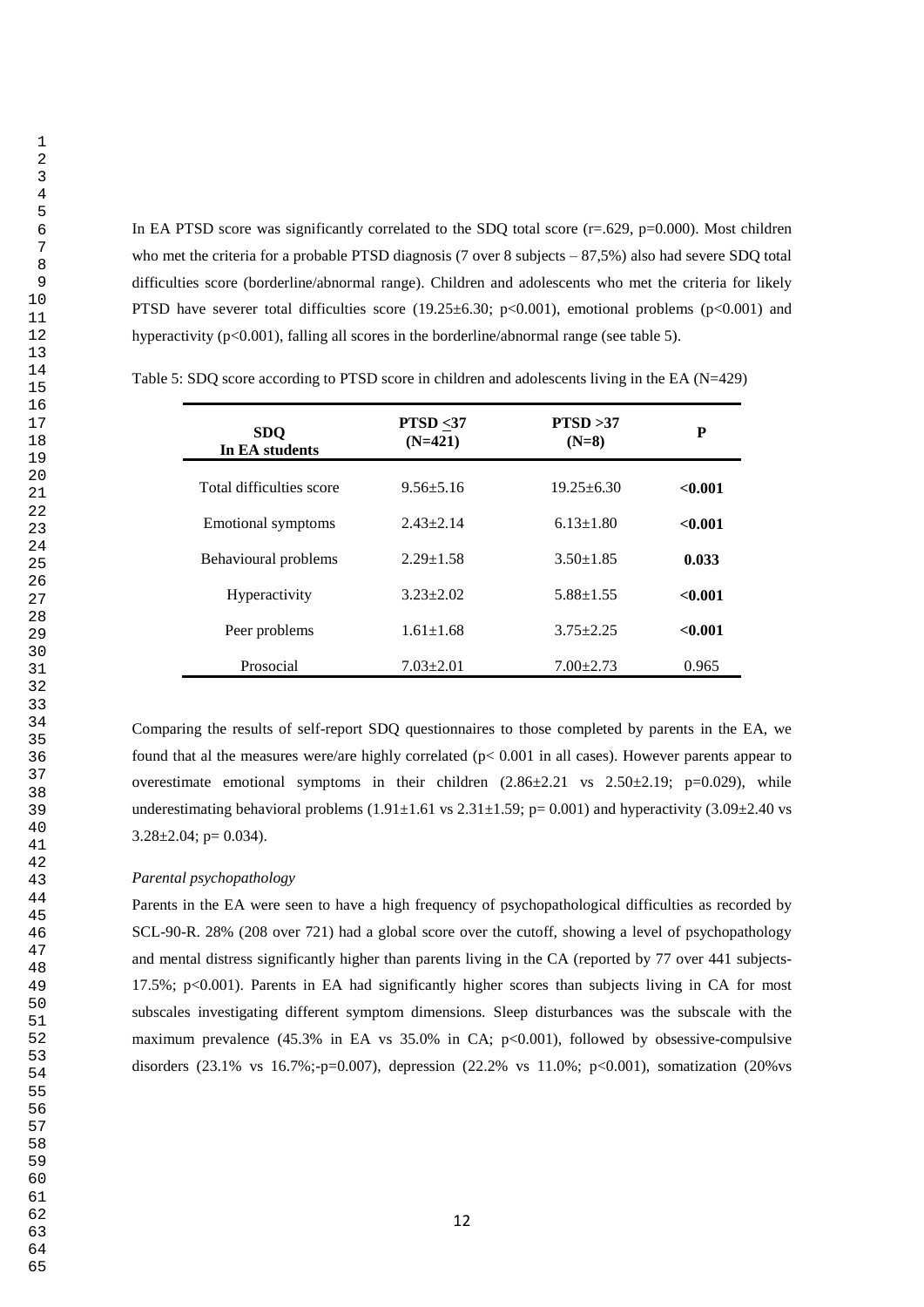16.2%; p=0.049), and anxiety (18.2% vs 7.7%; p<0.001). Compared to fathers, mothers in EA (but not in CA) had significantly higher scores in all subscales of symptoms, with the only exception of anger/hostility and psychoticism.

### *Predictors of PTSD and SDQ scores*

With a multiple linear regression we examined the contribution of the independent variables to the total score on PTSD and SDQ in separate analyses. The independent variables included living in the affected zone, number of stressful events earthquake-related, number of lifetime traumatic events, parental psychopathology (with a clinical score over the cutoff). We did not include SDQ total difficulties score in the model analysing PTSD score and vice-versa due to the significant overlap between severer PTSD symptoms and total difficulties SDQ scores (models would have ended up explaining higher PTSD scores with abnormal SDQ and vice-versa).

The first model with PTSD score as an outcome, explained 16.7% of the variance ( $R^2$ =0.167, F=17.596, p<0.001). Most powerful predictors were number of lifetime trauma (β=0.324, p<0.001), degree of earthquake exposure ( $\beta$ =0.163, p<0.001), and parental psychopathology ( $\beta$ =0.147, p<0.001).

Linear regression results using SDQ total difficulties score as the outcome variable, revealed increased risk of mental health problems for students with lifetime traumatic events not related to the earthquake  $(\beta=0.219, p=0.000)$ , with a higher degree of exposure to earthquake ( $\beta=0.140, p=0.000$ ), and parental psychopathology ( $\beta$ =0.137, p=0.000). This model explain 10% of the variance ( $\mathbb{R}^2$ =0.100, F=9.765, p<0.001).

#### **Discussion**

This study is one of the few on mental health of Italian children and adolescents in complex emergencies [13,21, 50-51] and extends the literature examining PTSD and its comorbidities.

Our results demonstrate that even after earthquakes not involving a great number of deaths, children and adolescents in affected areas may have a probable PTSD diagnosis years after the traumatic event: in our sample the prevalence of likely PTSD two years after the earthquake was 1.9% in students living in the earthquake zone and reached 4.4% in Finale Emilia, near the epicenter.

Our results give support to the hypothesis of long-lasting PTSD in children and adolescents after earthquakes [8, 21], with prevalence rates varying widely.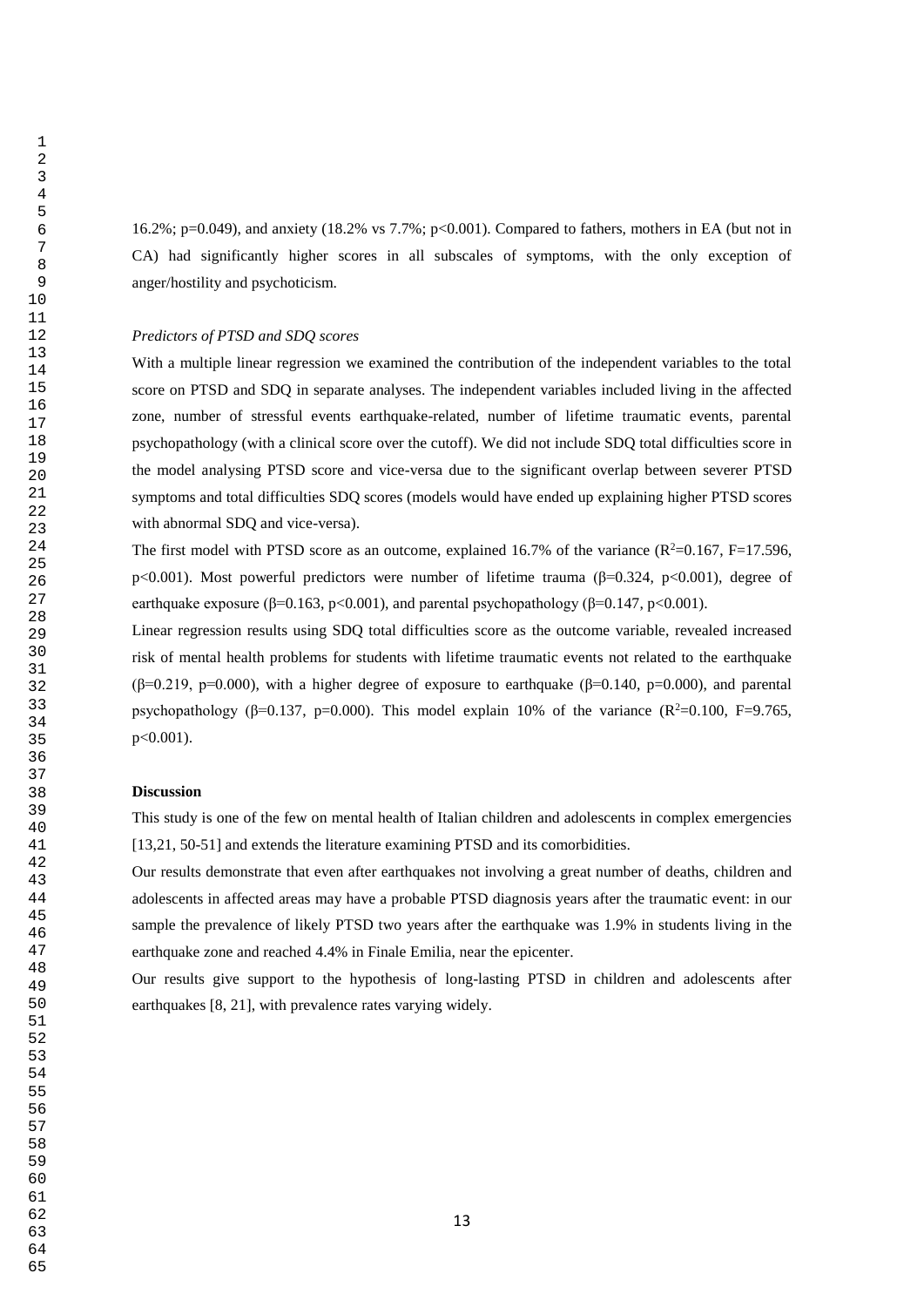Extending the existing literature, our results evidence that 87.5% of children with a probable PTSD have a SDQ total score in the borderline/abnormal range, confirming that earthquakes may have a significant impact on the psychosocial functioning of children and adolescents [20].

Contrary to what hypothesized on the base of previous studies [30, 52], we did not find a higher risk of PTSD among girls and we found significantly higher SDQ total difficulties scores in boys. Similarly, no signs of increased symptomatology were found in primary school children or adolescents (as evidenced by Cenat and Derivois [28]).

Consistently with the literature [6,31,35,53], proximity to the epicenter, personal injuries, loss of loved ones, are confirmed as important risk factors for PTSD, as well as for conduct, emotional, and relational difficulties. However, although the degree of exposure resulted to be an important risk factor, prior traumatic events [54] and parental psychopathology [34] are the stronger predictors of long term symptoms after earthquakes (as resulted from SDQ and UCLA PTSD RI).

Data of this study must be interpreted with caution and several limitations in mind. Given the cross sectional nature of the study and the lack of pre-earthquake prevalence rates, no inferences can be made regarding causes and effects. Moreover, as we do not have data collected in the aftermath of the earthquake, we cannot distinguish between chronic PTSD and delayed onset PTSD. Similarly, we cannot exclude that PTSD symptoms and SDQ difficulties are related to lifetime stressful events that occurred before or after the earthquake. In addition to this, the use of self-report instruments, some of which not validated in Italian, might have affected the assessment, leading to over or underestimated prevalence rates.

Nevertheless our results stress the need for better clinical interventions for children and adolescents exposed to earthquakes, *not limited to the first few months after the traumatic event*, *focused on at-risk populations* of children and adolescents, and *having a whole family approach*, given the strong association between parental and youth psychopathology. As recommended by disaster management experts, a stepped care approach to intervention should be adopted, with children and adolescents at highest risk of chronic distress after earthquakes receiving the most intensive treatments. This study also highlight the need for *long follow-up that allow a long-term evaluation of the effectiveness of interventions*, even in case of earthquakes with a limited number of deaths.

It is now evident that PTSD symptoms, like other psychological difficulties emerging after potentially traumatic events, follow multiple, distinct trajectories [22]. Further research is needed to understand psychopathological trajectories in children and adolescents after earthquakes and to clarify which factors differentiate those who still have symptoms after years from the disaster from those who recover.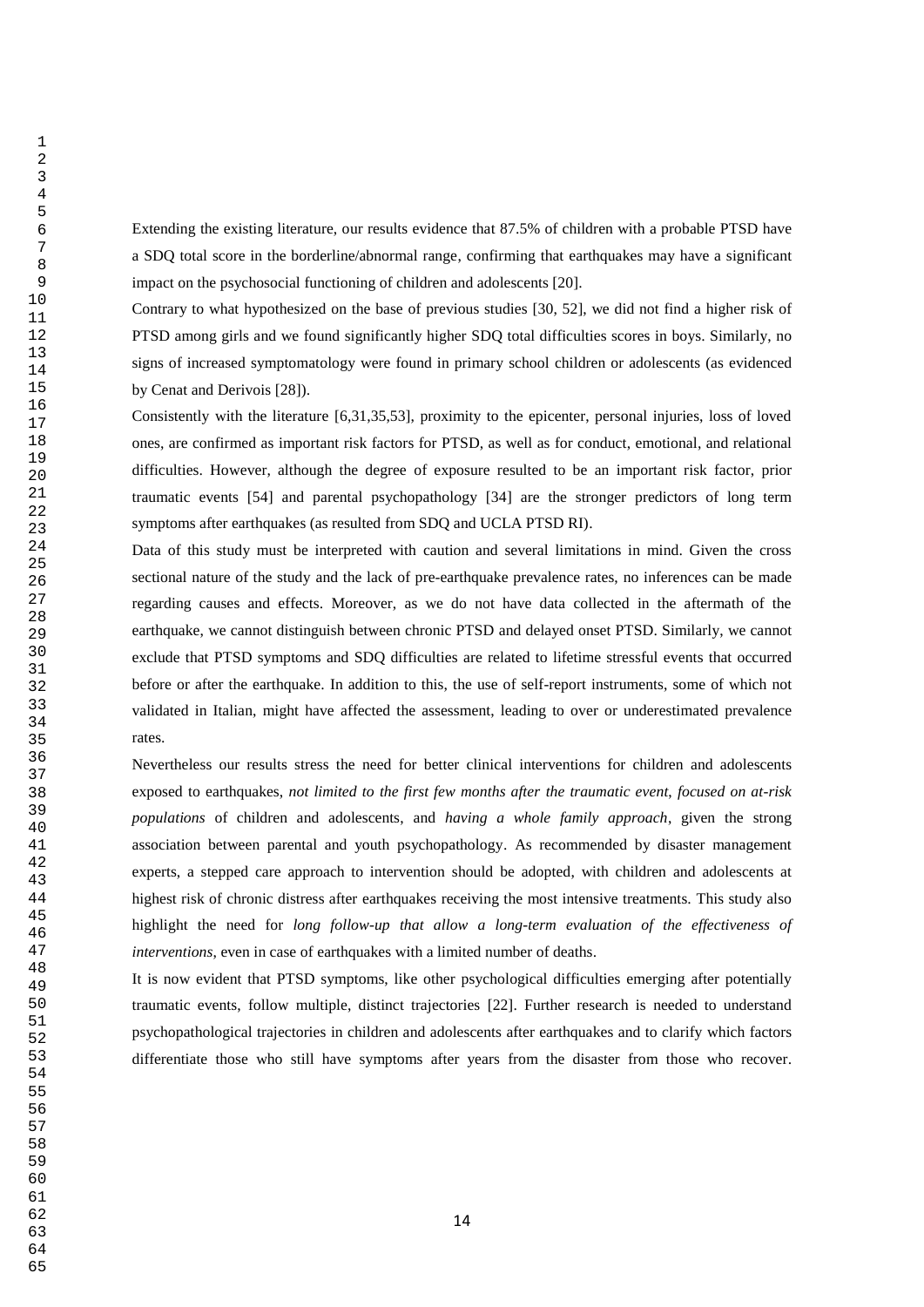Investigations with a longitudinal approach will expand our knowledge on these topics, ensuring that the most appropriate interventions are provided to children and adolescents.

#### **Conflict of interest**

No conflict of interest was declared by the authors. All persons gave their informed consent prior to their inclusion in the study. Details that might disclose the identity of the subjects under study have been omitted.

#### **References**

- **1.** Davidson JR, McFarlane AC (2006) The extent and impact of mental health problems after disaster. J Clin Psychiatry 67(2):9-14
- **2.** Norris FH, Friedman MJ, Watson PJ (2002) 60,000 disaster victims speak: Part II. Summary and implications of the disaster mental health research. Psychiatry 65(3):240-260
- **3.** Caffo, E, Forresi B, Strik Lievers L (2005) Impact, psychological sequelae and management of trauma affecting children and adolescents. Current Opinion in Psychiatry 18(4):422-428 <https://doi.org/10.1097/01.yco.0000172062.01520.ac>
- **4.** Yule W, Bolton D, Udwin O, Boyle S, O'Ryan D, Nurrish J (2000) The long-term psychological effects of a disaster experienced in adolescence: I: the incidence and course of PTSD. J Child Psychol Psychiatry 41:503-511
- **5.** Laor N, Wolmer L, Kora M, Yucel D, Spirman S, Yazgan Y (2002) Posttraumatic, dissociative and grief symptoms in Turkish children exposed to the 1999 earthquakes. J Nerv Ment Dis. 190:824–832. <https://doi.org/10.1097/01.NMD.0000041959.54021.A7>
- **6.** Hong C, Efferth T (2016) Systematic review on post-traumatic stress disorder among survivors of the Wenchuan earthquake. Trauma Violence Abuse 17(5):542-561 <https://doi.org/10.1177/1524838015585313>
- **7.** Ying LH, Wu XC, Lin CD, Chen C (2013) Prevalence and predictors of posttraumatic stress disorder and depressive symptoms among child survivors 1 year following the Wenchuan earthquake in China. Eur Child Adolesc Psychiatry 22(9):567-575<https://doi.org/10.1007/s00787-013-0400-3>
- **8.** Zhang Z, Ran MS, Li YH, Ou GJ, Gong RR, Li RH, Fan M, Jiang Z, Fang DZ (2012) Prevalence of posttraumatic stress disorder among adolescents after the Wenchuan earthquake in China. Psychol Med 42(8):1687-1693<https://doi.org/10.1017/S0033291711002844>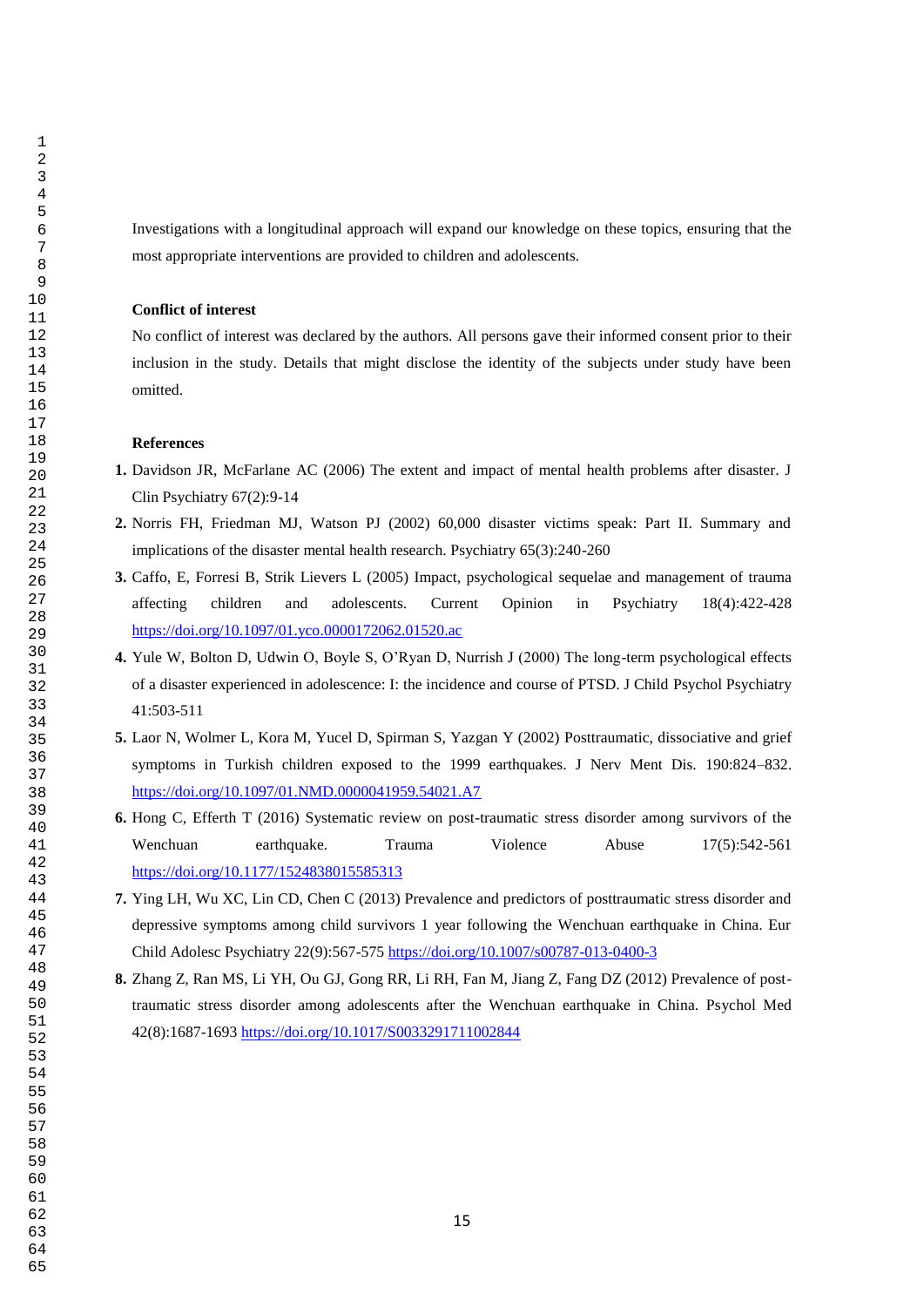- **9.** Ayub M, Poongan I, Masood K, Gul H, Ali M, Farrukh A, Shaheen A, Chaudhry HR, Naeem F (2012) Psychological morbidity in children 18 months after Kashmir Earthquake of 2005. Child Psychiatry Hum Dev 43(3):323-336.<https://doi.org/10.1007/s10578-011-0267-9>
- **10.** Feder A, Ahmad S, Lee EJ, Morgan JE, Singh R, Smith BW, Southwick SM, Charney DS (2013) Coping and PTSD symptoms in Pakistani earthquake survivors: purpose in life, religious coping and social support. J Affect Disord 147:156-163<https://doi.org/10.1016/j.jad.2012.10.027>
- **11.** Ma X, Liu X, Hu X, Qiu C, Wang Y, Huang Y, Wang Q, Zhang W, Li T (2011) Risk indicators for post‐ traumatic stress disorder in adolescents exposed to the 5.12 Wenchuan earthquake in China. Psychiatry Res 189(3):385-391<https://doi.org/10.1016/j.psychres.2011.02.016>
- **12.** Blanc J, Bui E, Mouchenik Y, Derivois D, Birmes P (2015) Prevalence of post-traumatic stress disorder and depression in two groups of children one year after the January 2010 earthquake in Haiti*.* J Affect Disord 172:121-126 <https://doi.org/10.1016/j.jad.2014.09.055>
- **13.** Feo P, Di Gioia S, Carloni E, Vitiello B, Tozzi AE, Vicari S (2014) Prevalence of psychiatric symptoms in children and adolescents one year after the 2009 L'Aquila earthquake. BMC Psychiatry 14:270 <https://doi.org/10.1186/s12888-014-0270-3>
- **14.** Galatzer-Levy IR, Huang SH, Bonanno GA (2018) Trajectories of resilience and dysfunction following potential trauma: A review and statistical evaluation. Clin Psychol Rev 63:41-55. <https://doi.org/10.1016/j.cpr.2018.05.008>
- **15.** Bonanno GA, Mancini A (2008) The human capacity to thrive in the face of potential trauma. Pediatrics 121:369-37[5 https://doi.org/10.1542/peds.2007-1648](https://doi.org/10.1542/peds.2007-1648)
- **16.** Osofsky JD, Osofsky HJ, Weems CF, King LS, Hansel TC (2015) Trajectories of post-traumatic stress disorder symptoms among youth exposed to both natural and technological disasters. J Child Psychol Psychiatry 56(12):1347-1355<https://doi.org/10.1111/jcpp.12420>
- **17.** Goenjian AK, Roussos A, Steinberg AM, Sotiropoulou C, Walling D, Kakaki M, Karagianni S (2011) Longitudinal study of PTSD, depression, and quality of life among adolescents after the Parnitha earthquake. J Affect Disord 133(3):509-515<https://doi.org/10.1016/j.jad.2011.04.053>
- **18.** McFarlane AC, Hooff M (2009) Impact of childhood exposure to a natural disaster on adult mental health: 20-year longitudinal follow-up study. Br J Psychiatry 195(2):142-148 <https://doi.org/10.1192/bjp.bp.108.054270>
- **19.** Trickey D, Siddaway AP, Meiser-Stedman R, Serpell L, Field AP (2012) A meta-analysis of risk factors for post-traumatic stress disorder in children and adolescents. Clin Psychol Rev 32(2):122-138 <https://doi.org/10.1016/j.cpr.2011.12.001>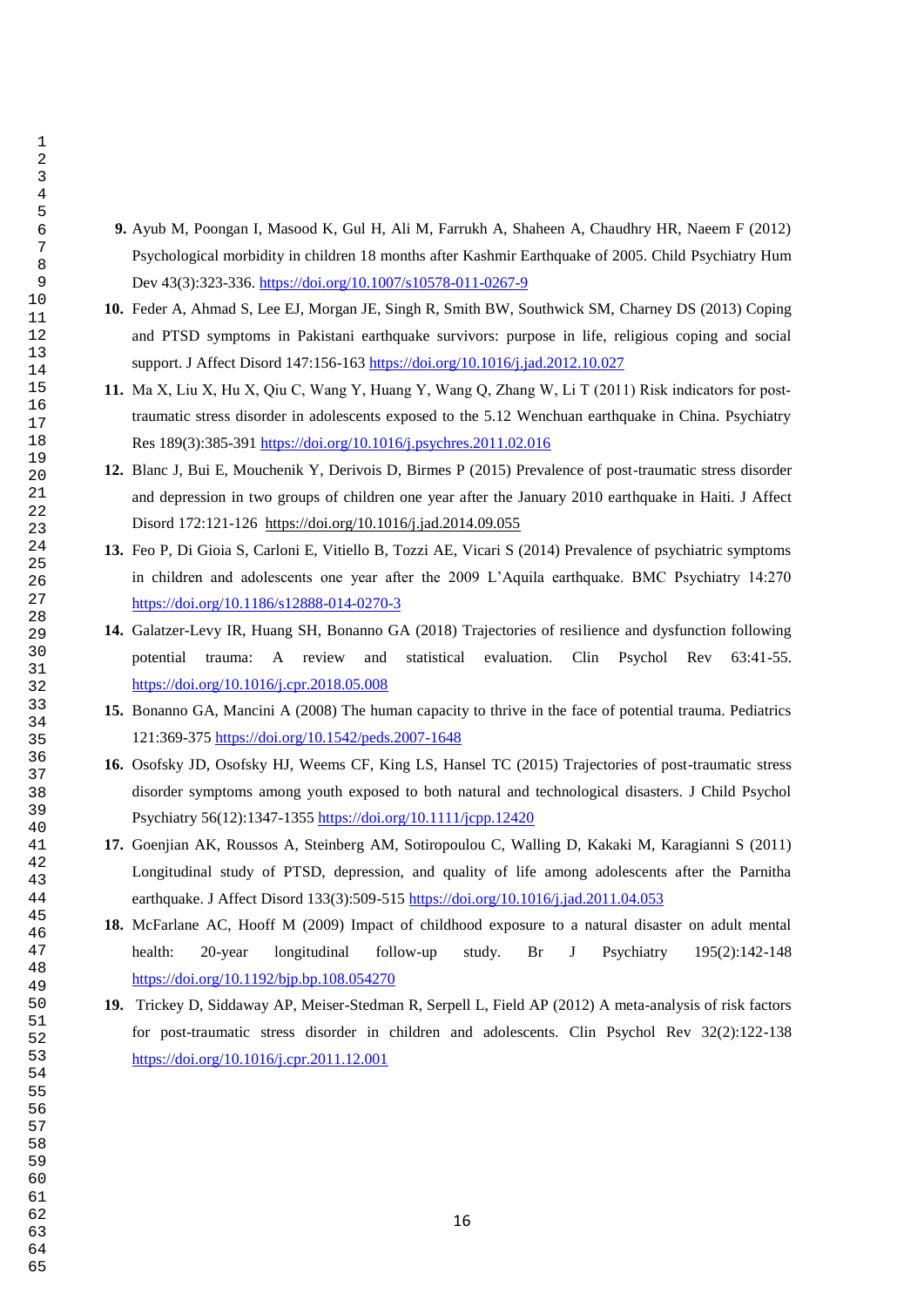- **20.** Jia Z, Shi L, Duan G, Liu W, Pan X, Chen Y, Tian W (2013) Traumatic experiences and mental health consequences among child servivors of the 2008 Sichuan earthquake: A community-based follow-up study. BMC Public Health 13:104<https://doi.org/10.1186/1471-2458-13-104>
- **21.** Dell'Osso L, Carmassi C, Massimetti G, Conversano C, Daneluzzo E, Riccardi I, Stratta P, Rossi A (2011) Impact of traumatic loss on post-traumatic spectrum symptoms in high school students after the L'Aquila 2009 earthquake in Italy. J Affect Disord 134:59-6[4 http://dx.doi.org/10.1016/j.jad.2011.06.025](http://dx.doi.org/10.1016/j.jad.2011.06.025)
- **22.** Bonanno GA, Westphal M, Mancini AD (2011) Resilience to loss and potential trauma. Annu Rev Clin Psychol 7:511-535.<https://doi.org/10.1146/annurev-clinpsy-032210-104526>
- **23.** Goenjian AK, Pynoos RS, Steinberg AM, Najarian LM, Asarnow JR, Karayan I, Ghurabi M, Fairbanks LA (1995) Psychiatric comorbidity in children after the 1988 earthquake in Armenia. J Am Acad Child Adolesc Psychiatry 34(9):1174-1184<https://doi.org/10.1097/00004583-199509000-00015>
- **24.** Salcıoglfu E, Basoglu M, Livanou M (2003) Long-term psychological outcome for non-treatment seeking earthquake survivors in Turkey. J Nerv Ment Dis 191(3):154-160 <https://doi.org/10.1097/01.NMD.0000054931.12291.50>
- **25.** Terasaka A, Tachibana Y, Okuyama M, Igarashi T (2015) Post-traumatic stress disorder in children following natural disasters: a systematic review of the long-term follow-up studies. Int J Child Youth Family Stud 6(1):111–13[3 https://doi.org/10.18357/ijcyfs.61201513481](https://doi.org/10.18357/ijcyfs.61201513481)
- **26.** Galea S, Nandi A, Vlahov D (2005) The epidemiology of post-traumatic stress disorder after disasters. Epidemiol Rev 27:78-91<https://doi.org/10.1093/epirev/mxi003>
- **27.** Sharma A, Kar N (2018) Posttraumatic Stress, Depression, and Coping Following the 2015 Nepal Earthquake: A Study on Adolescents. Disaster Med Public Health Prep 24:1-7 <https://doi.org/10.1017/dmp.2018.37>
- **28.** Cénat JM, Derivois D (2015) Long-term outcomes among child and adolescent survivors of the 2010 Haitian earthquake. Depress Anxiety 32(1):57-6[3 https://doi.org/10.1002/da.22275](https://doi.org/10.1002/da.22275)
- **29.** Kun P, Han S, Chen X, Yao L (2009) Prevalence and risk factors for posttraumatic stress disorder: a cross-sectional study among survivors of the Wenchuan 2008 earthquake in China. Depress Anxiety 26(12):1134-1140<https://doi.org/10.1002/da.20612>
- **30.** Silwal S, Dybdahl R, Chudal R, Sourander A, Lien L (2018) Psychiatric symptoms experienced by adolescents in Nepal following the 2015 earthquakes. J Affect Disord 234, 239-246 <https://doi.org/10.1016/j.jad.2018.03.002>
- **31.** Furr JM, Comer JS, Edmunds JM, Kendall PC (2010) Disasters and youth: A meta-analytic examination of posttraumatic stress. J Consult Clin Psychol 78(6):765-780<https://doi.org/10.1037/a0021482>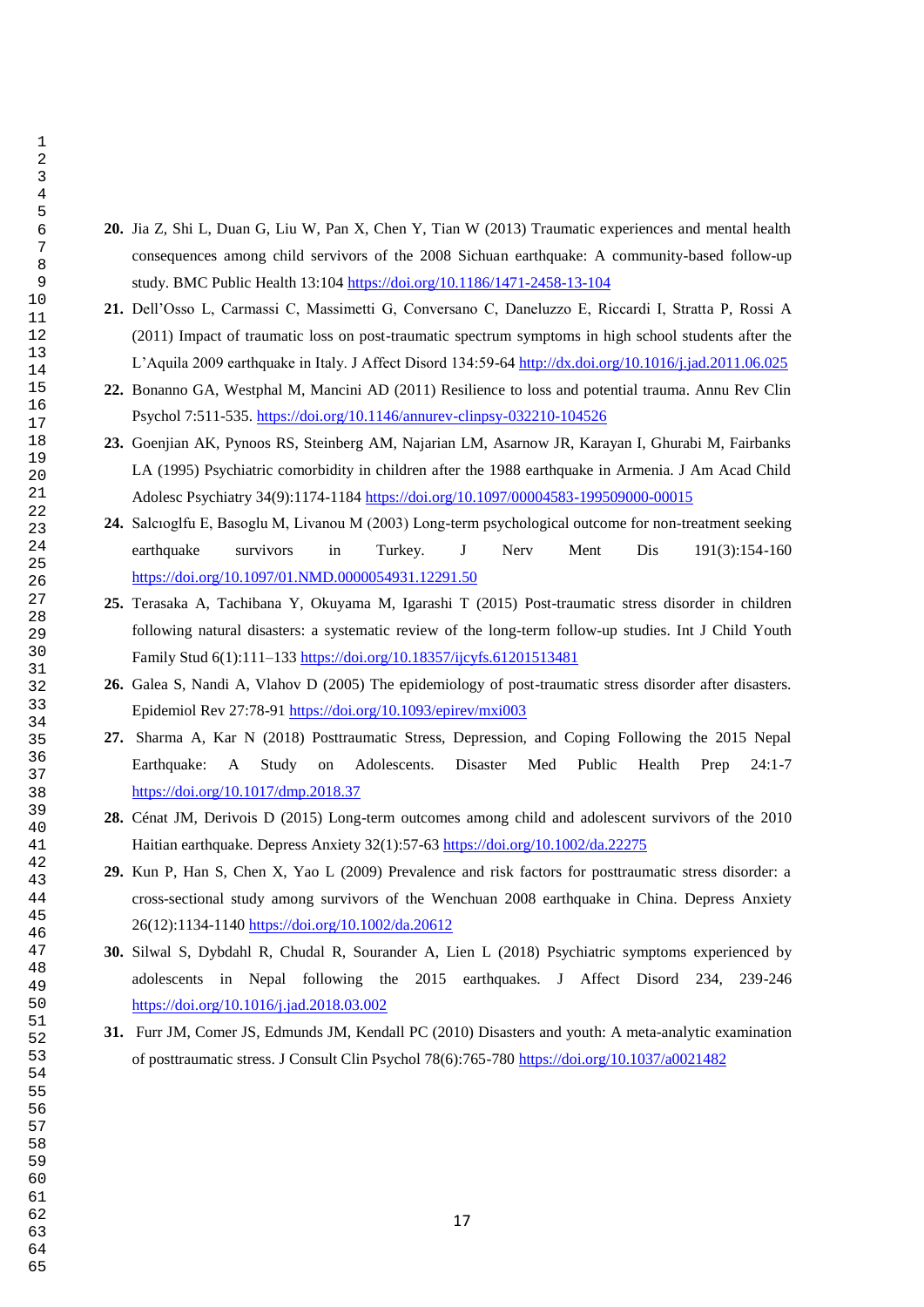- **32.** Shi X, Zhou Y, Geng F, Li Y, Zhou J, Lei B, Chen S, Chen X, Fan F (2018) Posttraumatic stress disorder symptoms in parents and adolescents after the Wenchuan earthquake: a longitudinal actor-partner interdependence model. J Affect Disord 226:301-306<https://doi.org/10.1016/j.jad.2017.10.011>
- **33.** Juth V, Silver RC, Seyle DC, Widyatmoko CS, Tan ET (2015) Post-disaster mental health among parentchild dyads after a major earthquake in Indonesia. J Abnorm Child Psychol 43(7):1309-1318 <https://doi.org/10.1007/s10802-015-0009-8>
- **34.** Kiliç C, Kiliç EZ, Aydin IO (2011) Effect of relocation and parental psychopathology on earthquake survivor-children's mental health. J Nerv Ment Dis 199(5):335-41 <https://doi.org/10.1097/NMD.0b013e3182174ffa>
- **35.** Dell'Osso L, Carmassi C, Massimetti G, Stratta P, Riccardi I, Capanna C, Akiskal KK, Akiskal HS, Rossi A (2013) Age, gender and epicenter proximity effects on post-traumatic stress symptoms in L'Aquila 2009 earthquake survivors. J Affect Disord 146 (2):174-180 <https://doi.org/10.1016/j.jad.2012.08.048>
- **36.** Wardenaar KJ, Wigman JT, Lin A, Killackey E, Collip D, Wood SJ, Ryan J, Baksheev G, Cosgrave E, Nelson B, Yung AR (2013) Development and validation of a new measure of everyday adolescent functioning: the multidimensional adolescent functioning scale. The Journal of Adolescent Health 52(2):195–200<https://doi.org/10.1016/j.jadohealth.2012.06.021>
- **37.** Bianchini V, Roncone R, Tomassinia A, Necozione S, Cifone MG, Casacchia M, Pollice R (2013) Cognitive Behavioral Therapy for Young People after L'Aquila Earthquake. Clin Pract Epidemiol Ment Health 9:238-242.<https://doi.org/10.2174/1745017901309010238>
- **38.** Cohen JA, Bukstein O, Walter H, Benson SR, Chrisman A, Farchione TR, Hamilton J, Keable H, Kinlan J, Schoettle U, Siegel M, Stock S, Medicus J, AACAP Work Group On Quality Issues (2010) Practice parameter for the assessment and treatment of children and adolescents with posttraumatic stress disorder. J Am Acad Child Adolesc Psychiatry 49(4):414-30
- **39.** Pynoos R, Rodriguez N, Steinberg A, Stuber M, Frederick C (1998) UCLA PTSD Index for DSM-IV. UCLA Trauma Psychiatry Program, Los Angeles
- **40.** Stover CS, Hahn H, Im JJ, Berkowitz S (2010) Agreement of Parent and Child Reports of Trauma Exposure and Symptoms in the Peritraumatic Period. Psychol Trauma 2(3):159-168 <https://doi.org/10.1037/a0019156>
- **41.** Steinberg AM, Brymer MJ, Decker KB, Pynoos RS (2004) The University of California at Los Angeles Post-traumatic Stress Disorder Reaction Index. Curr Psychiatry Rep 6:96-100.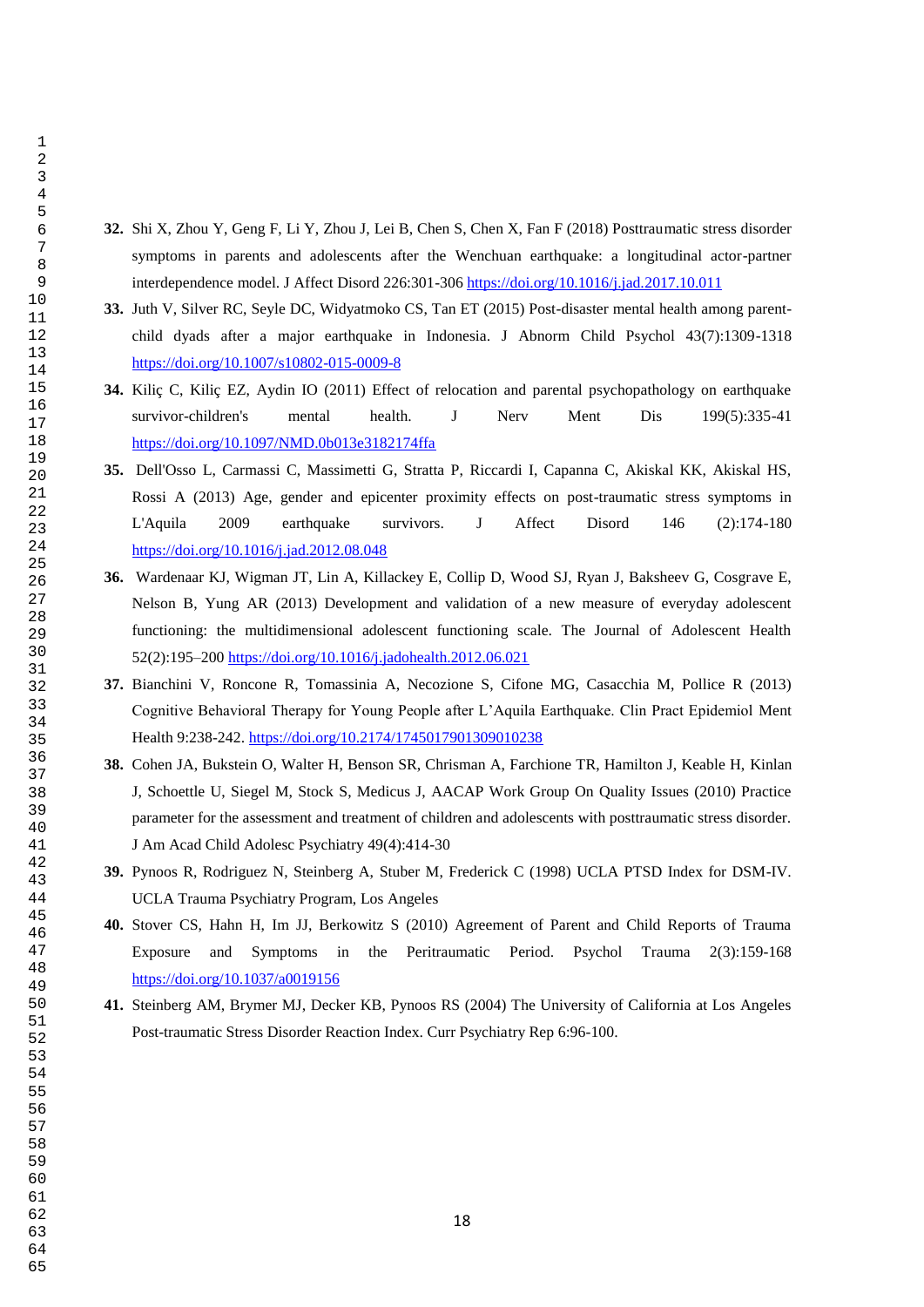- **42.** Rodriguez N, Steinberg AS, Saltzman WS, Pynoos RS (2001) PTSD Index: preliminary psychometric analyses of child and parent versions. Symposium conducted at the Annual Meeting of the International Society for Traumatic Stress Studies, New Orleans, Los Angeles.
- **43.** Goodman R (1997) The Strengths and Difficulties Questionnaire: A Research Note. J Child Psychol Psychiatry 38:581-586<https://doi.org/10.1111/j.1469-7610.1997.tb01545.x>
- **44.** Marzocchi GM, Di Pietro M, Vio C, Bassi E, Filoramo G, Salmaso A (2002) Il questionario SDQ per insegnanti (Strength and Difficulties Questionnaire): uno strumento di screening per difficoltà comportamentali ed emotive in età evolutiva. Difficoltà di Apprendimento 8: 75-84 <https://doi.org/10.1177/0734282912473456>
- **45.** Tobia V, Marzocchi GM (2018) The Strengths and Difficulties Questionnaire-Parents for Italian School-Aged Children: Psychometric Properties and Norms. Child Psychiatry Hum Dev 49(1):1-8 <https://doi.org/10.1007/s10578-017-0723-2>
- **46.** Tobia V, Gabriele MA, Marzocchi GM (2013) The Italian version of the Strengths and Difficulties Questionnaire (SDQ)-Teacher: psychometric properties. J Psychoeduc Assess 31:493–505 <https://doi.org/10.1177/0734282912473456>
- **47.** Derogatis LR, Lipman RS, Covi L (1973) The SCL–90: an outpatient psychiatric rating scale preliminary report. Psychopharmacol Bull 9:13-28
- **48.** Derogatis LR (1994) Symptom Checklist 90–R: Administration, scoring, and procedures manual. 3rd ed. National Computer Systems, Minneapolis
- **49.** Sarno I, Preti E, Prunas A, Madeddu F (2011) SCL-90-R Symptom Checklist-90-R Adattamento italiano. Giunti, Organizzazioni Speciali, Firenze
- **50.** Pollice R, Bianchini V, Roncone R, Casacchia M (2012) Distress psicologico e disturbo post-traumático da stress (DPTS) in una popolazione di giovani sopravvissuti al terremoto dell'Aquila. Rivista di psichiatria 47(1):59-64
- **51.** Piccardi L, Marano A, Geraci MA, Legge E, D'Amico S (2016) Differences in coping strategies of preadolescents with and without exposure to the L'Aquila (Central Italy) 2009 earthquake. Epidemiol Prev 40(2,1):53-58 <https://doi.org/10.19191/EP16.2S1.P053.049>
- **52.** Armenian HK, Morikawa M, Melkonian AK, Hovanesian AP, Haroutunian N, Saigh PA, Akiskal K, Akiskal HS (2000) Loss as a determinant of PTSD in a cohort of adult survivors of the 1988 earthquake in Armenia: implications for policy. Acta Psychiatr Scand 102:58-64